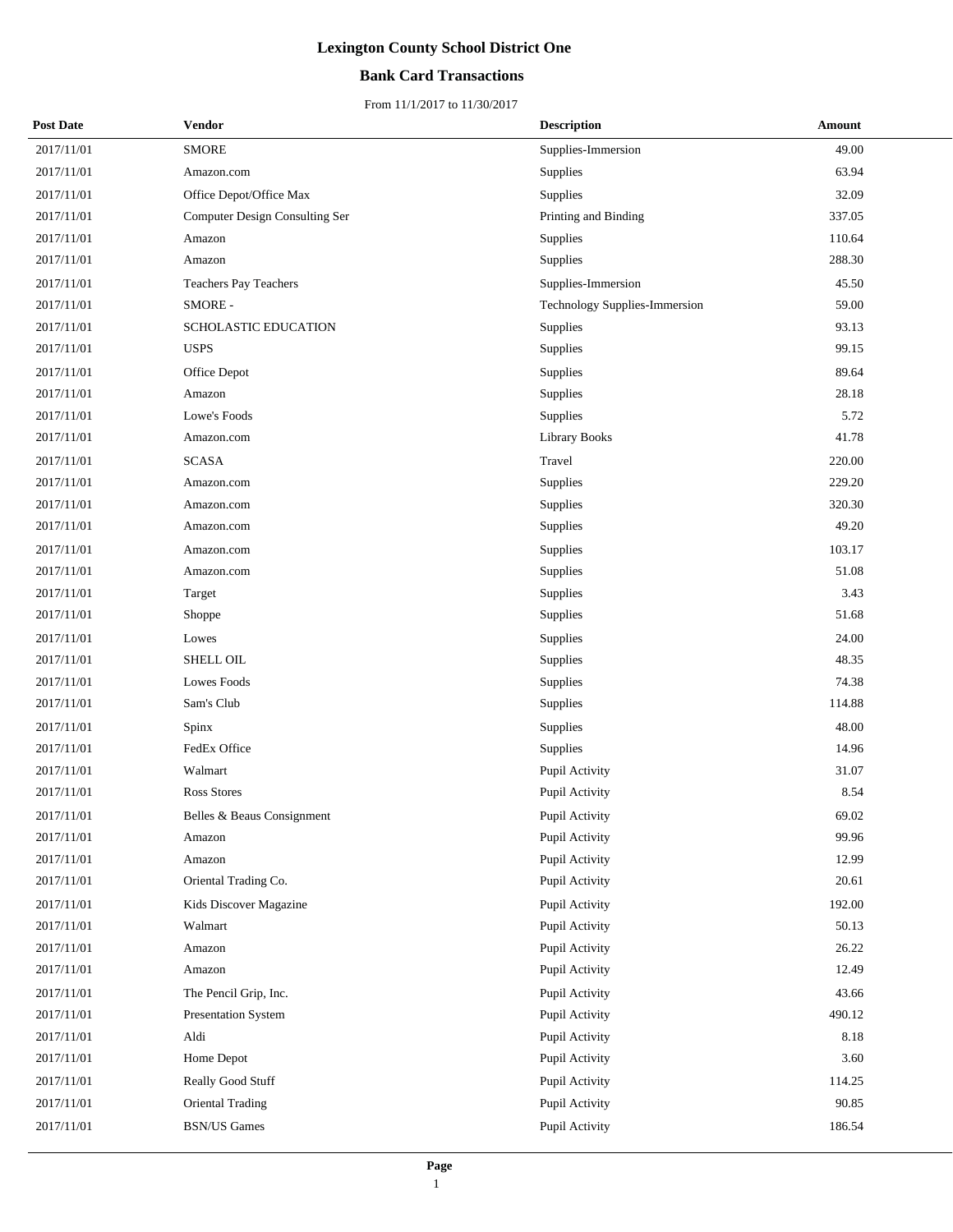### **Bank Card Transactions**

| <b>Post Date</b> | <b>Vendor</b>             | <b>Description</b>         | Amount    |
|------------------|---------------------------|----------------------------|-----------|
| 2017/11/01       | Postal Express            | Pupil Activity             | 21.90     |
| 2017/11/01       | <b>SC Arts Commission</b> | Inst Prog Improvement      | $-390.00$ |
| 2017/11/02       | Amazon.com                | Supplies                   | 91.76     |
| 2017/11/02       | Walmart.com               | Supplies                   | 37.45     |
| 2017/11/02       | Teachers Pay Teachers     | Supplies                   | 29.49     |
| 2017/11/02       | Amazon.com                | Supplies                   | 229.12    |
| 2017/11/02       | Amazon                    | Supplies                   | 12.94     |
| 2017/11/02       | Scholastic                | Supplies                   | 30.79     |
| 2017/11/02       | Monoprice.com             | <b>Technology Supplies</b> | 63.14     |
| 2017/11/02       | Amazon                    | Supplies                   | 487.98    |
| 2017/11/02       | Amazon                    | Supplies                   | 27.88     |
| 2017/11/02       | Walmart                   | Supplies                   | 31.59     |
| 2017/11/02       | Walmart                   | Supplies                   | 79.69     |
| 2017/11/02       | Amazon                    | Supplies                   | 143.22    |
| 2017/11/02       | Amazon                    | Supplies                   | 13.06     |
| 2017/11/02       | Amax Inc                  | Supplies                   | 39.98     |
| 2017/11/02       | Walmart.com               | Supplies                   | 177.40    |
| 2017/11/02       | Amazon                    | Supplies                   | 160.20    |
| 2017/11/02       | Walmart                   | Supplies                   | 162.32    |
| 2017/11/02       | Walmart of Lexington      | Supplies                   | 81.26     |
| 2017/11/02       | Walmart                   | Supplies                   | 203.14    |
| 2017/11/02       | Walmart                   | Supplies                   | 69.59     |
| 2017/11/02       | Dollar Tree               | Supplies                   | 119.84    |
| 2017/11/02       | Walmart                   | Supplies                   | 197.79    |
| 2017/11/02       | <b>USPS</b>               | Supplies                   | 6.59      |
| 2017/11/02       | West Music                | Supplies                   | 235.70    |
| 2017/11/02       | <b>USPS</b>               | Supplies                   | 245.00    |
| 2017/11/02       | <b>AMAZON</b>             | Supplies                   | 133.80    |
| 2017/11/02       | THE OFFICE DEPOT          | Supplies                   | 67.39     |
| 2017/11/02       | Amazon                    | Supplies                   | 121.92    |
| 2017/11/02       | Walmart                   | Supplies                   | 42.80     |
| 2017/11/02       | Prufrock Press Book       | Supplies                   | 131.83    |
| 2017/11/02       | Walmart                   | Supplies                   | 28.89     |
| 2017/11/02       | Lowes                     | Supplies                   | 74.89     |
| 2017/11/02       | J.W. Pepper               | Supplies                   | 154.99    |
| 2017/11/02       | Positive Promotions       | Supplies                   | 146.15    |
| 2017/11/02       | Positive Promotions       | Supplies                   | 109.70    |
| 2017/11/02       | <b>AED</b> Superstore     | Supplies                   | 185.86    |
| 2017/11/02       | Amazon.com                | Supplies                   | 29.92     |
| 2017/11/02       | Finance Charge            | Travel                     | 8.20      |
| 2017/11/02       | Delta Airlines            | Travel                     | 1,175.60  |
| 2017/11/02       | <b>NADSFL</b>             | Travel                     | 100.00    |
| 2017/11/02       | Crown Reef Resort         | Travel                     | 237.30    |
| 2017/11/02       | Late Fee                  | Travel                     | 35.00     |
| 2017/11/02       | $\operatorname{ACTFL}$    | Travel                     | 85.00     |
|                  |                           |                            |           |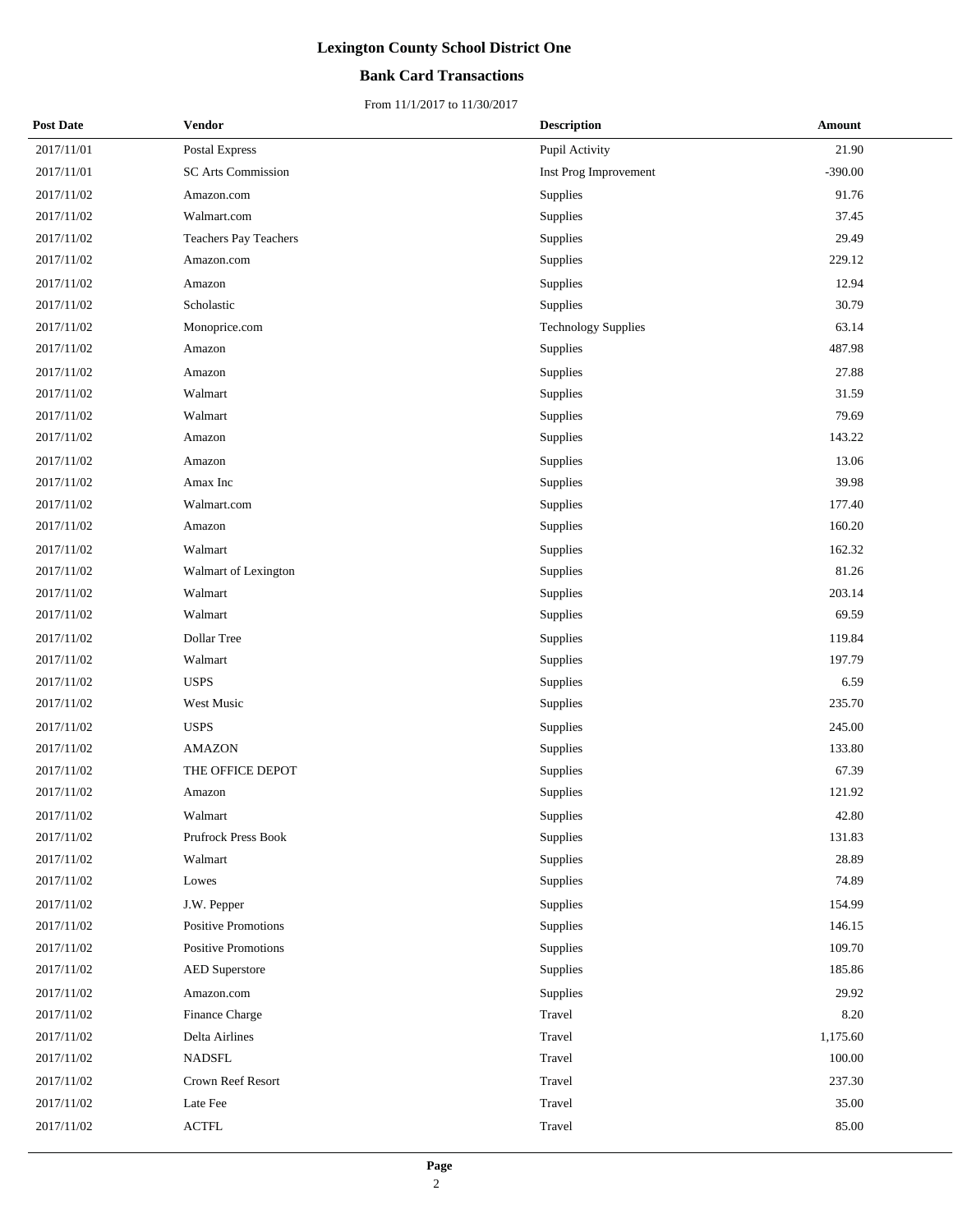### **Bank Card Transactions**

| <b>Post Date</b> | Vendor                       | <b>Description</b>         | Amount    |
|------------------|------------------------------|----------------------------|-----------|
| 2017/11/02       | Embassy Suites, Myrtle Beach | Travel                     | 275.52    |
| 2017/11/02       | <b>ACTFL</b>                 | Travel                     | 85.00     |
| 2017/11/02       | Embassy Suites, Myrtle Beach | Travel                     | 154.56    |
| 2017/11/02       | <b>Hyatt Regency</b>         | Travel                     | 197.12    |
| 2017/11/02       | Marriott Atlanta Marqu       | Travel                     | 135.20    |
| 2017/11/02       | <b>NADSFL</b>                | Travel                     | 40.00     |
| 2017/11/02       | Marriott Atlanta Marqu       | Travel                     | 49.04     |
| 2017/11/02       | Eventbrite                   | Travel                     | 175.00    |
| 2017/11/02       | Allianz - Delta Airlines     | Travel                     | 76.41     |
| 2017/11/02       | <b>SMORE</b>                 | Software Renewal/Agreemen  | $-59.00$  |
| 2017/11/02       | Vista Print                  | Printing and Binding       | 275.48    |
| 2017/11/02       | Finance Charge               | Supplies                   | 17.92     |
| 2017/11/02       | Late Fee                     | Supplies                   | 35.00     |
| 2017/11/02       | Amazon                       | Supplies                   | 37.20     |
| 2017/11/02       | Office Depot                 | Supplies                   | 37.44     |
| 2017/11/02       | Walmart                      | Supplies                   | 70.85     |
| 2017/11/02       | Late Fee                     | Supplies                   | 35.00     |
| 2017/11/02       | Finance Charge               | Supplies                   | 19.46     |
| 2017/11/02       | Dollar Tree                  | Supplies                   | 8.56      |
| 2017/11/02       | Late fee                     | Supplies                   | 35.00     |
| 2017/11/02       | Office Depot                 | Supplies                   | 67.28     |
| 2017/11/02       | Amazon                       | Supplies                   | $-24.00$  |
| 2017/11/02       | Hobby Lobby                  | Supplies                   | 10.21     |
| 2017/11/02       | Late Fee                     | Supplies                   | 35.00     |
| 2017/11/02       | Finance Charge               | Supplies                   | 5.20      |
| 2017/11/02       | Office Depot                 | Supplies                   | 304.38    |
| 2017/11/02       | Finance Charge               | Supplies                   | 23.47     |
| 2017/11/02       | Finance Charge               | Supplies                   | 1.40      |
| 2017/11/02       | Late Fee                     | Supplies                   | 35.00     |
| 2017/11/02       | Office Depot                 | Supplies                   | 87.72     |
| 2017/11/02       | Office Depot                 | <b>Technology Supplies</b> | 299.59    |
| 2017/11/02       | <b>NSTA</b>                  | Dues and Fees              | 79.00     |
| 2017/11/02       | Publix                       | Other Objects              | 49.91     |
| 2017/11/02       | Aldi                         | Other Objects              | 4.65      |
| 2017/11/02       | Walmart                      | Other Objects              | 38.89     |
| 2017/11/02       | Dollar Tree                  | Other Objects              | 13.91     |
| 2017/11/02       | <b>SCASA</b>                 | Travel                     | 40.00     |
| 2017/11/02       | <b>SCASA</b>                 | Travel                     | 40.00     |
| 2017/11/02       | <b>SCASA</b>                 | Travel                     | 40.00     |
| 2017/11/02       | <b>SCASA</b>                 | Travel                     | 40.00     |
| 2017/11/02       | Doubletree Myrtle Beach      | Travel                     | 306.12    |
| 2017/11/02       | <b>Total Meeting Concept</b> | Travel                     | 130.00    |
| 2017/11/02       | Office Sign Company          | Supplies                   | 47.95     |
| 2017/11/02       | CHAMBER OF COMMERCE          | Dues and Fees              | $80.00\,$ |
| 2017/11/02       | Smore's                      | Software Renewal/Agreemen  | $-10.00$  |
|                  |                              |                            |           |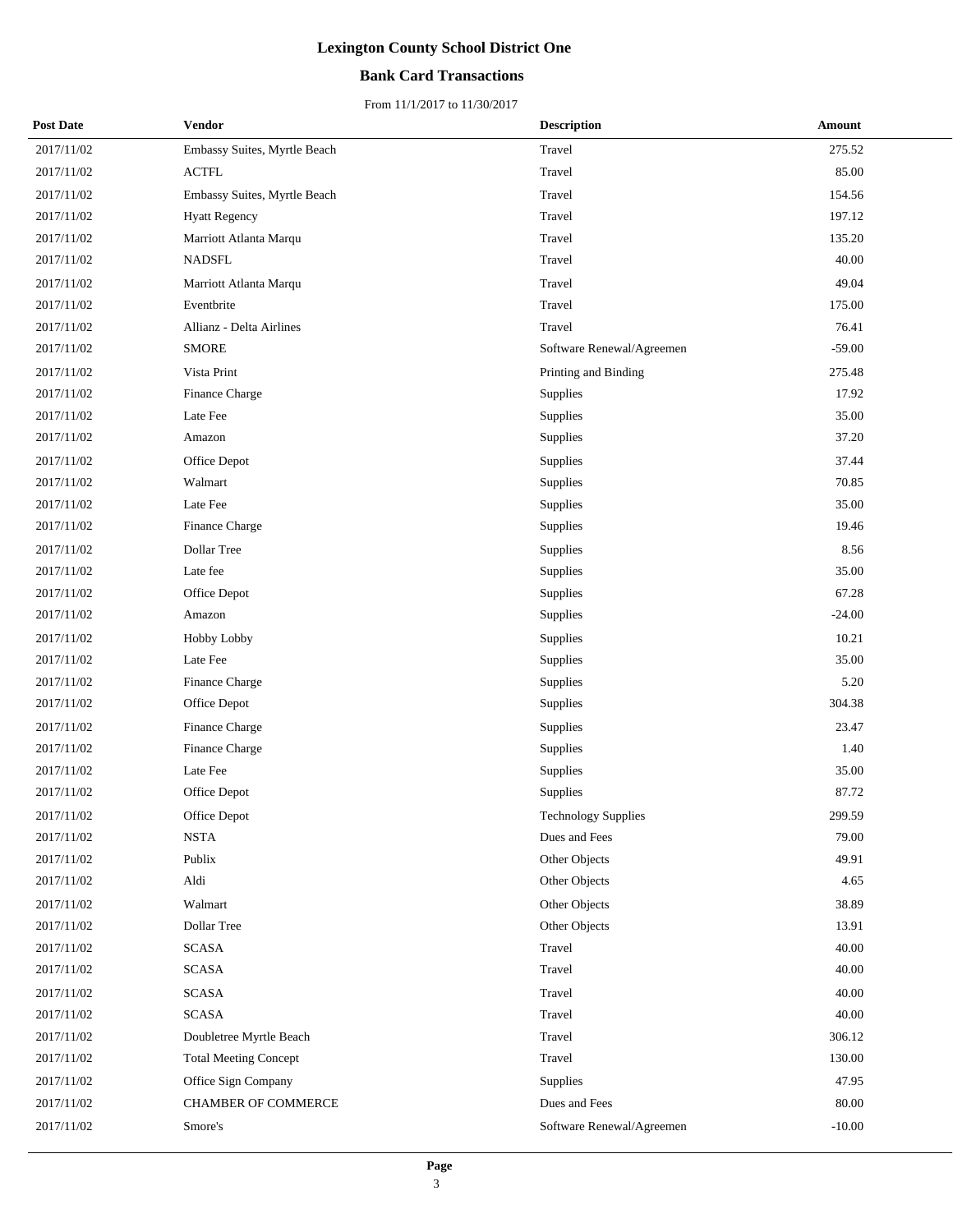### **Bank Card Transactions**

| <b>Post Date</b> | <b>Vendor</b>                  | <b>Description</b>        | <b>Amount</b> |
|------------------|--------------------------------|---------------------------|---------------|
| 2017/11/02       | Walmart                        | Supplies                  | 75.42         |
| 2017/11/02       | Walmart                        | Supplies                  | 236.92        |
| 2017/11/02       | Pitt Stop                      | Supplies                  | 22.80         |
| 2017/11/02       | Walker Hardware                | Supplies                  | 22.01         |
| 2017/11/02       | Shell                          | Supplies                  | 37.48         |
| 2017/11/02       | Walker Hardware                | Supplies                  | 10.58         |
| 2017/11/02       | Walker Hardware                | Supplies                  | 13.70         |
| 2017/11/02       | THE HOME DEPOT                 | Supplies                  | 18.95         |
| 2017/11/02       | THE HOME DEPOT                 | Supplies                  | 112.06        |
| 2017/11/02       | <b>QUICK STOP</b>              | Supplies                  | 47.19         |
| 2017/11/02       | <b>AMAZON</b>                  | Supplies                  | 29.99         |
| 2017/11/02       | THE HOME DEPOT                 | Supplies                  | 344.08        |
| 2017/11/02       | THE HOME DEPOT                 | Supplies                  | $-33.67$      |
| 2017/11/02       | Walmart                        | Supplies                  | 39.43         |
| 2017/11/02       | Lowe's                         | Supplies                  | 104.71        |
| 2017/11/02       | Triangle Safe Lock             | Supplies                  | 8.56          |
| 2017/11/02       | Exxon                          | Supplies                  | 47.39         |
| 2017/11/02       | Pitt Stop                      | Supplies                  | 45.87         |
| 2017/11/02       | <b>ACTFL</b>                   | Travel                    | 1,200.00      |
| 2017/11/02       | Hyatt Regency Greenville       | Travel                    | 394.24        |
| 2017/11/02       | Embassy Suites Kingston Planta | Travel                    | 117.60        |
| 2017/11/02       | Delta Air                      | Travel                    | 372.60        |
| 2017/11/02       | Paypal                         | Travel                    | 250.00        |
| 2017/11/02       | Paypal                         | Travel                    | 250.00        |
| 2017/11/02       | Pine Press                     | Printing and Binding      | 79.63         |
| 2017/11/02       | <b>SLED</b>                    | Other Prof & Tech Service | 780.00        |
| 2017/11/02       | The Ups Store                  | Supplies                  | 24.68         |
| 2017/11/02       | Amazon                         | Supplies                  | 22.46         |
| 2017/11/02       | Amazon                         | Supplies                  | 6.51          |
| 2017/11/02       | Amazon                         | Supplies                  | 81.64         |
| 2017/11/02       | Amazon                         | Supplies                  | 15.15         |
| 2017/11/02       | Amazon                         | Supplies                  | 17.99         |
| 2017/11/02       | Amazon                         | Supplies                  | 4.75          |
| 2017/11/02       | All in One Posters             | Supplies                  | 1,336.25      |
| 2017/11/02       | Amazon                         | Supplies                  | 54.68         |
| 2017/11/02       | Bic Wite out Brand             | Supplies                  | 30.62         |
| 2017/11/02       | Dollar General                 | Supplies                  | 32.33         |
| 2017/11/02       | Amazon                         | Supplies                  | 54.58         |
| 2017/11/02       | Amazon                         | Supplies                  | 30.78         |
| 2017/11/02       | Amazon                         | Supplies                  | 23.99         |
| 2017/11/02       | The UPS Store                  | Supplies                  | 43.04         |
| 2017/11/02       | Amazon                         | Supplies                  | 15.18         |
| 2017/11/02       | Amazon                         | Supplies                  | 56.29         |
| 2017/11/02       | Amazon                         | Supplies                  | 30.04         |
| 2017/11/02       | Amazon                         | Supplies                  | 8.30          |
|                  |                                |                           |               |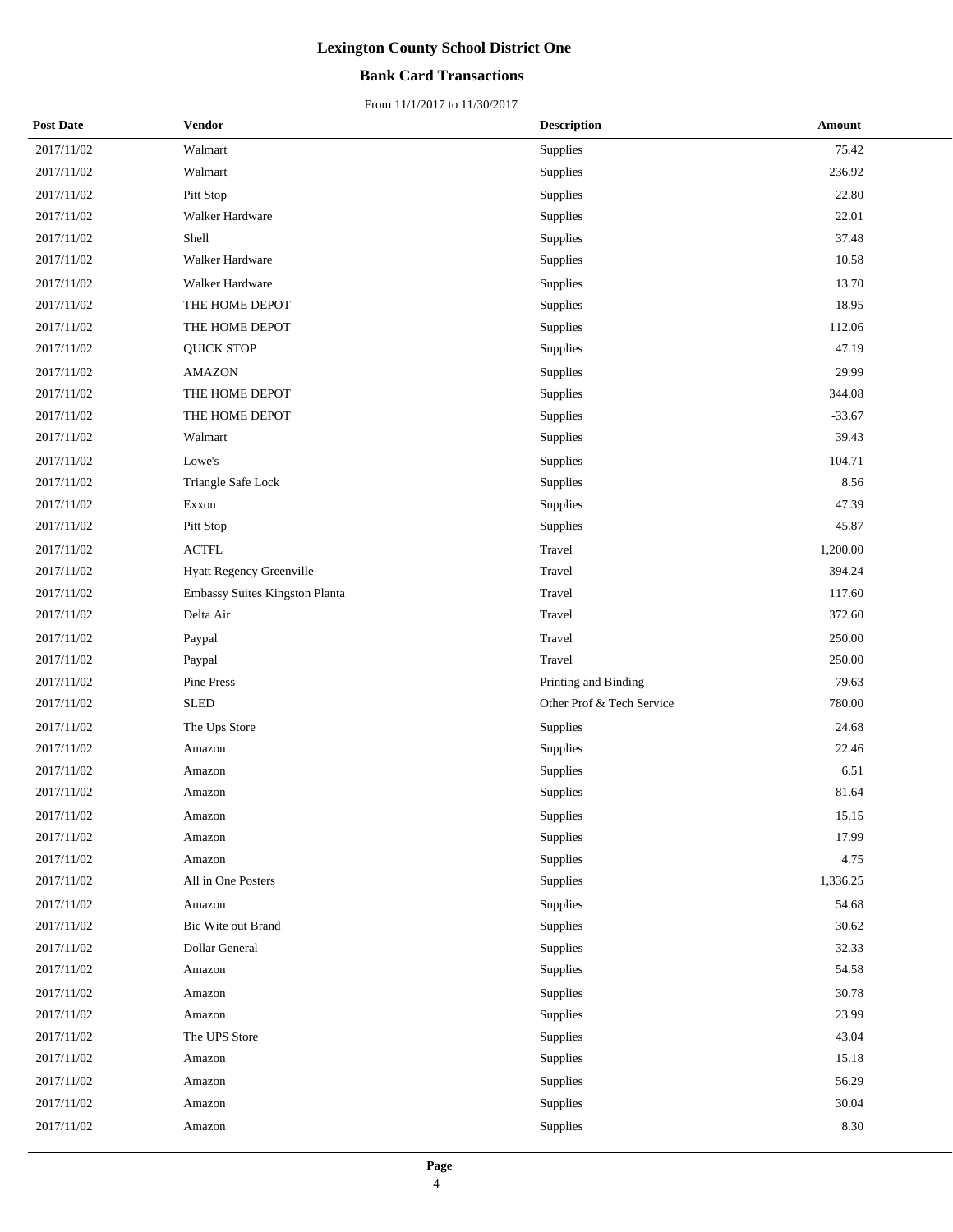### **Bank Card Transactions**

| <b>Post Date</b> | <b>Vendor</b>                       | <b>Description</b> | Amount    |
|------------------|-------------------------------------|--------------------|-----------|
| 2017/11/02       | Firehouse Subs                      | Other Objects      | 243.63    |
| 2017/11/02       | Amazon                              | Other Objects      | 112.00    |
| 2017/11/02       | Fatz                                | Other Objects      | 28.29     |
| 2017/11/02       | Dollar General                      | Other Objects      | 14.40     |
| 2017/11/02       | Sams                                | Other Objects      | 133.86    |
| 2017/11/02       | Costco                              | Other Objects      | 193.65    |
| 2017/11/02       | My Craft Source                     | Supplies           | 45.95     |
| 2017/11/02       | Amazon.com                          | Supplies           | 695.55    |
| 2017/11/02       | Amazon.com                          | Supplies           | 94.41     |
| 2017/11/02       | Heinemann                           | Supplies           | 563.78    |
| 2017/11/02       | Heinemann                           | Supplies           | 278.94    |
| 2017/11/02       | Walmart                             | Supplies           | 86.74     |
| 2017/11/02       | PES Cafe                            | Supplies           | 39.75     |
| 2017/11/02       | <b>Sweet Magnolias</b>              | Supplies           | 99.67     |
| 2017/11/02       | Walmart                             | Supplies           | 25.31     |
| 2017/11/02       | Pelion Post Office                  | Supplies           | 611.40    |
| 2017/11/02       | Pelion House of Pizza               | Supplies           | 355.74    |
| 2017/11/02       | <b>USPS</b>                         | Supplies           | 490.00    |
| 2017/11/02       | 123 Signup                          | Travel             | 375.00    |
| 2017/11/02       | 123 Signup                          | Travel             | 375.00    |
| 2017/11/02       | Bellacino's                         | Other Objects      | 211.08    |
| 2017/11/02       | 123 Signup                          | Travel             | 375.00    |
| 2017/11/02       | 123 Signup                          | Travel             | 375.00    |
| 2017/11/02       | <b>Embassey Kingston Plantation</b> | Travel             | 601.44    |
| 2017/11/02       | 123 Signup                          | Travel             | 375.00    |
| 2017/11/02       | Delta Air                           | Travel             | 30.00     |
| 2017/11/02       | Delta Air                           | Travel             | 588.40    |
| 2017/11/02       | $\operatorname{NSTA}$               | Supplies           | 439.96    |
| 2017/11/02       | Office Depot                        | Supplies           | 170.64    |
| 2017/11/02       | Amazon                              | Supplies           | 213.09    |
| 2017/11/02       | Office Depot                        | Supplies           | 92.15     |
| 2017/11/02       | Walmart                             | Supplies           | 7.75      |
| 2017/11/02       | Amazon.com                          | Supplies           | 18.99     |
| 2017/11/02       | Amazon                              | Supplies           | 64.51     |
| 2017/11/02       | Delta Airlines                      | Travel             | 332.40    |
| 2017/11/02       | credit voucher                      | Travel             | $-725.00$ |
| 2017/11/02       | <b>Teachers College</b>             | Travel             | 875.00    |
| 2017/11/02       | Amazon                              | Supplies           | 42.22     |
| 2017/11/02       | Webstaurant                         | Supplies           | 69.75     |
| 2017/11/02       | <b>Education Management Systems</b> | Dues and Fees      | 350.00    |
| 2017/11/02       | SC Association of School Admin      | Dues and Fees      | 40.00     |
| 2017/11/02       | The Home Depot                      | Supplies           | 139.14    |
| 2017/11/02       | Webstaurant                         | Supplies           | 89.57     |
| 2017/11/02       | CKR and Repair                      | Supplies           | 117.06    |
| 2017/11/02       | Walmart                             | Food               | 31.41     |
|                  |                                     |                    |           |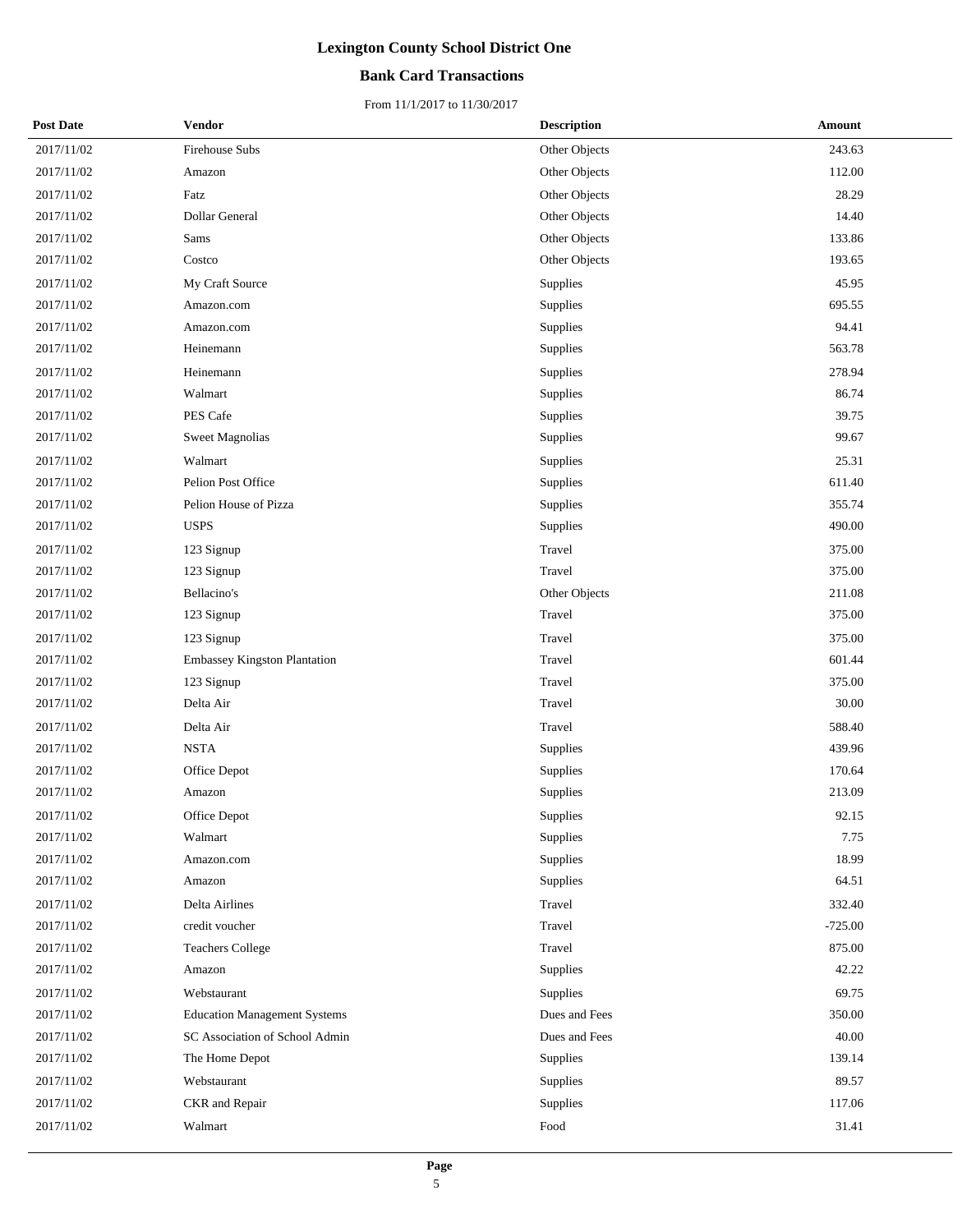### **Bank Card Transactions**

| <b>Post Date</b> | <b>Vendor</b>                  | <b>Description</b> | Amount |
|------------------|--------------------------------|--------------------|--------|
| 2017/11/02       | City Electric Repair           | Supplies           | 544.42 |
| 2017/11/02       | Walmart                        | Food               | 10.24  |
| 2017/11/02       | True Value                     | Supplies           | 27.80  |
| 2017/11/02       | Lowes                          | Supplies           | 22.64  |
| 2017/11/02       | SC Association of School Admin | Dues and Fees      | 250.00 |
| 2017/11/02       | Johnstone Supply               | Supplies           | 215.07 |
| 2017/11/02       | Walmart                        | Food               | 42.59  |
| 2017/11/02       | Walmart                        | Food               | 10.55  |
| 2017/11/02       | Walmart                        | Food               | 42.58  |
| 2017/11/02       | <b>BI-LO</b>                   | Food               | 76.86  |
| 2017/11/02       | Walmart                        | Food               | 98.40  |
| 2017/11/02       | Walmart                        | Food               | 10.56  |
| 2017/11/02       | Walmart                        | Food               | 51.82  |
| 2017/11/02       | United Refrigeration           | Supplies           | 337.05 |
| 2017/11/02       | Lowes                          | Supplies           | 12.82  |
| 2017/11/02       | Amazon                         | Food               | 79.96  |
| 2017/11/02       | Amazon                         | Food               | 79.96  |
| 2017/11/02       | Lowes                          | Supplies           | 6.40   |
| 2017/11/02       | C.E.S.                         | Supplies           | 114.47 |
| 2017/11/02       | <b>Baker Distributing</b>      | Supplies           | 229.36 |
| 2017/11/02       | Ed Smith Lumber                | Supplies           | 12.99  |
| 2017/11/02       | Lowes                          | Supplies           | 80.62  |
| 2017/11/02       | True Value                     | Supplies           | 54.63  |
| 2017/11/02       | Whaley Parts and Supply        | Supplies           | 120.33 |
| 2017/11/02       | <b>United Refrigeration</b>    | Supplies           | 183.91 |
| 2017/11/02       | United Refrigeration           | Supplies           | 249.32 |
| 2017/11/02       | <b>United Refrigeration</b>    | Supplies           | 328.74 |
| 2017/11/02       | Johnstone Supply               | Supplies           | 369.96 |
| 2017/11/02       | <b>United Refrigeration</b>    | Supplies           | 165.72 |
| 2017/11/02       | Johnstone Supply               | Supplies           | 265.82 |
| 2017/11/02       | Walmart                        | Food               | 19.72  |
| 2017/11/02       | Walmart                        | Food               | 31.41  |
| 2017/11/02       | Publix                         | Food               | 37.75  |
| 2017/11/02       | United Refrigeration           | Supplies           | 142.67 |
| 2017/11/02       | <b>United Refrigeration</b>    | Supplies           | 206.23 |
| 2017/11/02       | Pro Kitchen Onlin              | Supplies           | 88.28  |
| 2017/11/02       | JW Pepper                      | Pupil Activity     | 206.99 |
| 2017/11/02       | West Music                     | Pupil Activity     | 514.15 |
| 2017/11/02       | West Music                     | Pupil Activity     | 509.60 |
| 2017/11/02       | Amazon.com                     | Pupil Activity     | 114.90 |
| 2017/11/02       | Amazon.com                     | Pupil Activity     | 15.98  |
| 2017/11/02       | Amazon.com                     | Pupil Activity     | 7.60   |
| 2017/11/02       | Walmart.com                    | Pupil Activity     | 8.28   |
| 2017/11/02       | Walmart.com                    | Pupil Activity     | 8.28   |
| 2017/11/02       | Amazon.com                     | Pupil Activity     | 113.29 |
|                  |                                |                    |        |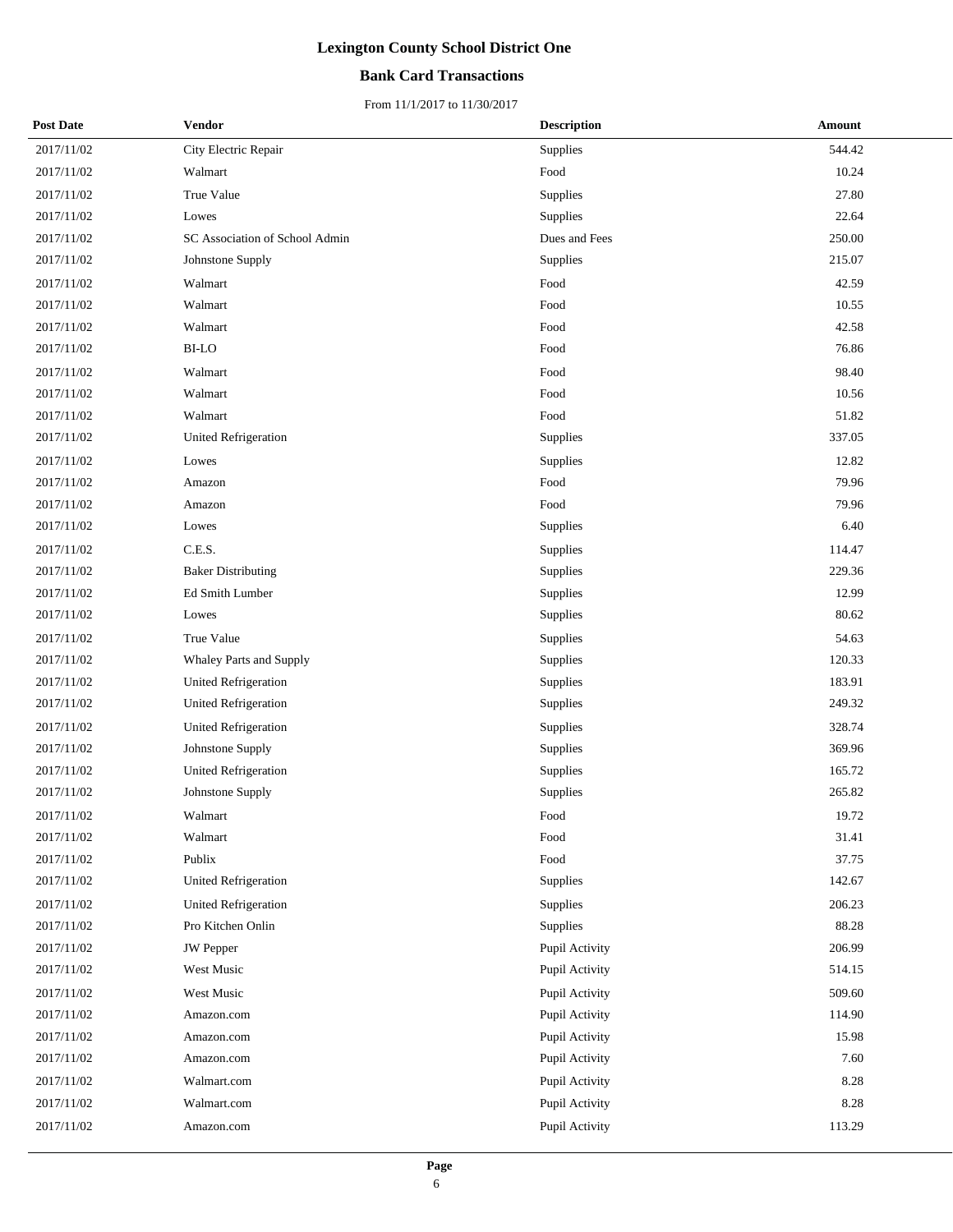### **Bank Card Transactions**

| <b>Post Date</b> | <b>Vendor</b>                  | <b>Description</b>         | Amount   |
|------------------|--------------------------------|----------------------------|----------|
| 2017/11/02       | Walmart.com                    | Pupil Activity             | 52.57    |
| 2017/11/02       | Walamrt.com                    | Pupil Activity             | 67.66    |
| 2017/11/02       | Bi-Lo                          | Pupil Activity             | 163.62   |
| 2017/11/02       | Walmart                        | Pupil Activity             | 94.76    |
| 2017/11/02       | Amazon Mktplace Pmt            | Pupil Activity             | 89.94    |
| 2017/11/02       | The Home Depot                 | Pupil Activity             | 35.50    |
| 2017/11/02       | Amazon                         | Pupil Activity             | 63.21    |
| 2017/11/02       | Sam's Club                     | Pupil Activity             | 51.76    |
| 2017/11/02       | Bi-Lo                          | Pupil Activity             | 29.96    |
| 2017/11/03       | LR Hook Tire                   | Repairs and Maintenance    | 99.66    |
| 2017/11/03       | A-Z Lawnmower                  | Supplies-Maintenace        | 189.07   |
| 2017/11/03       | Enlows                         | Supplies-Maintenace        | 72.80    |
| 2017/11/03       | Lexington True Value           | Supplies-Maintenace        | 6.63     |
| 2017/11/03       | <b>NAPA</b>                    | Supplies-Maintenace        | 25.67    |
| 2017/11/03       | Blanchard                      | Supplies-Maintenace        | 64.60    |
| 2017/11/03       | A-Z Lawnmower                  | Supplies-Maintenace        | 117.04   |
| 2017/11/03       | Sparrow & Kennedy              | Supplies-Maintenace        | 26.02    |
| 2017/11/03       | Carolina Power Equipment       | Supplies-Maintenace        | 110.53   |
| 2017/11/07       | Lowes                          | Supplies                   | 220.79   |
| 2017/11/07       | Amazon                         | Supplies                   | 129.08   |
| 2017/11/07       | <b>Harvard Business Review</b> | Supplies                   | 99.00    |
| 2017/11/07       | Office Depot                   | Supplies                   | 40.84    |
| 2017/11/07       | Hobby Lobby                    | Supplies                   | 33.87    |
| 2017/11/07       | Amazon                         | Supplies                   | 348.00   |
| 2017/11/07       | Ed Smith Lumber                | Supplies                   | 209.37   |
| 2017/11/07       | Amazon                         | Supplies                   | $-28.40$ |
| 2017/11/07       | Amazon                         | <b>Supplies</b>            | 212.76   |
| 2017/11/07       | <b>DROPBOX</b>                 | <b>Technology Supplies</b> | 99.00    |
| 2017/11/07       | <b>GOURMET TO GO</b>           | Other Objects              | 152.84   |
| 2017/11/07       | Amazon                         | <b>Library Books</b>       | 357.26   |
| 2017/11/07       | Amazon                         | Library Books              | 23.14    |
| 2017/11/07       | Amazon                         | Library Books              | 16.69    |
| 2017/11/07       | SC Association of School Libra | Dues and Fees              | 50.00    |
| 2017/11/07       | SCASBO 803-6087124 SC          | Travel                     | 200.00   |
| 2017/11/07       | SCASBO 803-6087124 SC          | Travel                     | 200.00   |
| 2017/11/07       | SCASBO 803-6087124 SC          | Travel                     | 200.00   |
| 2017/11/07       | SCASBO 803-6087124 SC          | Travel                     | 200.00   |
| 2017/11/07       | SCASBO 803-6087124 SC          | Travel                     | 200.00   |
| 2017/11/07       | HILTON HOTELS MYRTLE 843-44950 | Travel                     | 118.72   |
| 2017/11/07       | HILTON HOTELS MYRTLE 843-44950 | Travel                     | 118.72   |
| 2017/11/07       | SOUTH CAROLINA ASSOCIATIO 803- | Travel                     | 40.00    |
| 2017/11/07       | SOUTH CAROLINA ASSOCIATIO 803- | Travel                     | 40.00    |
| 2017/11/07       | MARRIOT MYTRLE BEACH MYRTLE BE | Travel                     | 104.85   |
| 2017/11/07       | SOUTH CAROLINA ASSOCIATIO 803- | Travel                     | 40.00    |
| 2017/11/07       | BENEFITS COORDINATOR ROUNDTABL | Travel                     | 25.00    |
|                  |                                |                            |          |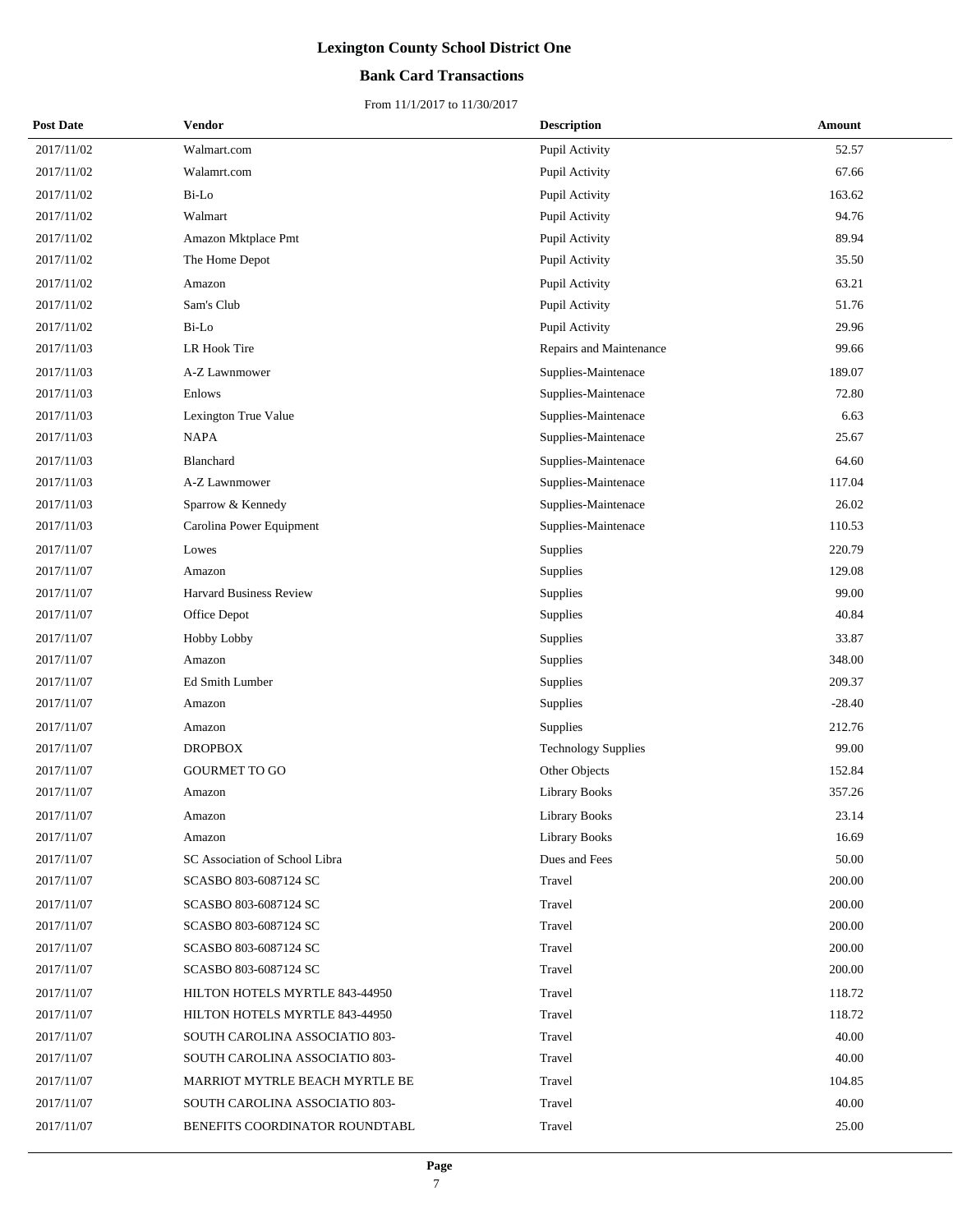### **Bank Card Transactions**

| <b>Post Date</b> | Vendor                         | <b>Description</b>          | Amount    |
|------------------|--------------------------------|-----------------------------|-----------|
| 2017/11/07       | AMERICAN AIR0012148964948 FOT  | Travel                      | 295.91    |
| 2017/11/07       | MAEOP 410-382-6621 MD          | Travel                      | 135.00    |
| 2017/11/07       | BENEFITS COORDINATOR ROUNDTABL | Travel                      | 25.00     |
| 2017/11/07       | CLARION FONTAINBLUEA H C OCEAN | Travel                      | 127.08    |
| 2017/11/07       | SOUTH CAROLINA ASSOCIATIO 803- | Travel                      | 40.00     |
| 2017/11/07       | HILTON HOTELS MYRTLE 843-44950 | Travel                      | 118.72    |
| 2017/11/07       | SOUTH CAROLINA ASSOCIATIO 803- | Travel                      | 40.00     |
| 2017/11/07       | HILTON HOTELS MYRTLE 843-44950 | Travel                      | 118.72    |
| 2017/11/07       | TRAVEL INSURANCE POLICY 800-72 | Travel                      | 21.00     |
| 2017/11/07       | CREDIT COUCHER, CLARION FONTAI | Travel                      | $-127.08$ |
| 2017/11/07       | SOUTH CAROLINA ASSOCIATIO 803- | Travel                      | 40.00     |
| 2017/11/07       | HILTON HOTELS MYRTLE MYRTLE BE | Travel                      | 178.69    |
| 2017/11/07       | BENEFITS COORDINATOR ROUNDTABL | Travel                      | 25.00     |
| 2017/11/07       | SOUTH CAROLINA ASSOCIATIO 803- | Travel                      | 40.00     |
| 2017/11/07       | CVENT*FGOASC 703-226-3500 VA   | Travel                      | 270.00    |
| 2017/11/07       | SCASBO 803-6087124 SC          | Travel                      | 200.00    |
| 2017/11/07       | POSTAL EXPRESS LEXINGTON SC D  | Supplies                    | 7.65      |
| 2017/11/07       | POSTAL EXPRESS LEXINGTON SC    | Supplies                    | 15.30     |
| 2017/11/07       | POSTAL EXPRESS LEXINGTON SC    | Supplies                    | 54.95     |
| 2017/11/07       | POSTAL EXPRESS LEXINGTON SC    | Supplies                    | 15.30     |
| 2017/11/07       | Ed Smith Lumber                | Supplies                    | 9.62      |
| 2017/11/07       | Derrick's Service Center       | Supplies                    | 147.00    |
| 2017/11/07       | Town & Country                 | Supplies                    | 127.56    |
| 2017/11/07       | <b>NAEHCY</b>                  | Travel                      | 585.00    |
| 2017/11/07       | <b>UNITED AIRLINE</b>          | Travel                      | 348.40    |
| 2017/11/07       | <b>UNITED AIRLINE</b>          | Travel                      | 25.00     |
| 2017/11/07       | <b>Ed Smith Lumber</b>         | Pupil Activity              | 12.00     |
| 2017/11/07       | Mt. Healthy Hatcheries         | Pupil Activity              | 371.50    |
| 2017/11/07       | <b>IGA</b>                     | Pupil Activity              | 41.12     |
| 2017/11/07       | Dollar General                 | Pupil Activity              | 18.19     |
| 2017/11/07       | Quick Serve                    | Pupil Activity              | 24.00     |
| 2017/11/07       | Fairfield Inn & Suites         | Pupil Activity              | 217.56    |
| 2017/11/27       | <b>AMAZON</b>                  | <b>Supplies</b>             | 17.75     |
| 2017/11/27       | Office Depot                   | Supplies                    | 91.05     |
| 2017/11/27       | Walmart                        | Supplies                    | 22.22     |
| 2017/11/27       | Hobby Lobby                    | Supplies                    | 31.94     |
| 2017/11/27       | Office Depot                   | Supplies                    | 40.59     |
| 2017/11/27       | Office Depot                   | Supplies                    | 28.00     |
| 2017/11/27       | Dollar Tree                    | Supplies                    | 32.10     |
| 2017/11/27       | <b>Wholesale Widgets</b>       | Supplies                    | 199.60    |
| 2017/11/27       | Hilton                         | Pupil Transportation        | 132.09    |
| 2017/11/27       | Hilton                         | Travel                      | 132.09    |
| 2017/11/27       | <b>SCMEA</b>                   | Travel                      | 80.00     |
| 2017/11/27       | Holiday Inn Express            | <b>Pupil Transportation</b> | 551.16    |
| 2017/11/27       | Ramanda Plaza                  | <b>Pupil Transportation</b> | 440.84    |
|                  |                                |                             |           |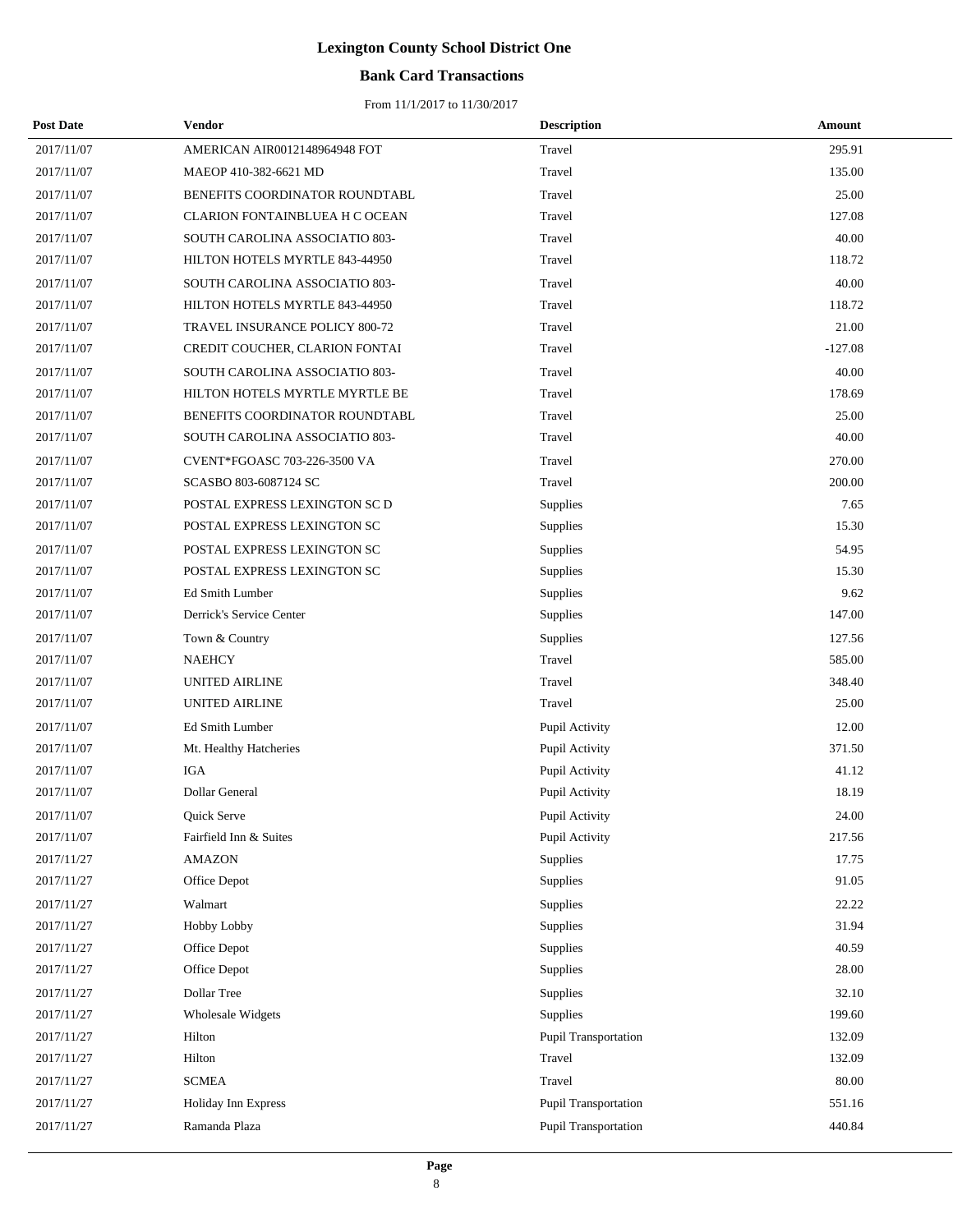### **Bank Card Transactions**

| <b>Post Date</b> | <b>Vendor</b>             | <b>Description</b>   | Amount |
|------------------|---------------------------|----------------------|--------|
| 2017/11/27       | Walmart                   | Supplies             | 125.13 |
| 2017/11/27       | Audible                   | <b>Library Books</b> | 7.95   |
| 2017/11/27       | Wise Mobile Home Supply   | Supplies-Maintenace  | 200.00 |
| 2017/11/27       | WinSupply                 | Supplies-Maintenace  | 18.07  |
| 2017/11/27       | Gateway Supply            | Supplies-Maintenace  | 363.55 |
| 2017/11/27       | AutoZone                  | Supplies-Maintenace  | 117.87 |
| 2017/11/27       | Lowe's                    | Supplies-Maintenace  | 16.03  |
| 2017/11/27       | <b>Bobcat of Cola</b>     | Supplies-Maintenace  | 374.43 |
| 2017/11/27       | Shell Oil                 | Supplies-Maintenace  | 105.00 |
| 2017/11/27       | WP Law                    | Supplies-Maintenace  | 63.29  |
| 2017/11/27       | Home Depot                | Supplies-Maintenace  | 157.00 |
| 2017/11/27       | Lowe's                    | Supplies-Maintenace  | 75.97  |
| 2017/11/27       | Lowe's                    | Supplies-Maintenace  | 108.58 |
| 2017/11/27       | Home Depot                | Supplies-Maintenace  | 25.55  |
| 2017/11/27       | Ferguson                  | Supplies-Maintenace  | 138.79 |
| 2017/11/27       | Office Depot              | Supplies-Maintenace  | 10.68  |
| 2017/11/27       | Lowe's                    | Supplies-Maintenace  | 32.62  |
| 2017/11/27       | Walker Hardware LLC       | Supplies             | 13.89  |
| 2017/11/27       | Shell Oil                 | Supplies             | 76.45  |
| 2017/11/27       | Walker Hardware LLC       | Supplies             | 23.65  |
| 2017/11/27       | Walker Hardware LLC       | Supplies             | 12.89  |
| 2017/11/27       | Lowe's                    | Supplies-Maintenace  | 81.26  |
| 2017/11/27       | WinSupply                 | Supplies-Maintenace  | 45.71  |
| 2017/11/27       | Walker Hardware           | Supplies-Maintenace  | 10.17  |
| 2017/11/27       | WP Law                    | Supplies-Maintenace  | 481.42 |
| 2017/11/27       | WP Law                    | Supplies-Maintenace  | 131.27 |
| 2017/11/27       | WP Law                    | Supplies-Maintenace  | 92.22  |
| 2017/11/27       | City Electric             | Supplies-Maintenace  | 154.65 |
| 2017/11/27       | Lowe's                    | Supplies-Maintenace  | 40.42  |
| 2017/11/27       | Ed Smith Lumber           | Supplies-Maintenace  | 24.56  |
| 2017/11/27       | City Electric             | Supplies-Maintenace  | 103.25 |
| 2017/11/27       | Lexington True Value      | Supplies-Maintenace  | 24.03  |
| 2017/11/27       | Office Depot              | Supplies-Maintenace  | 64.18  |
| 2017/11/27       | ADI                       | Supplies-Maintenace  | 191.13 |
| 2017/11/27       | Lowe's                    | Supplies-Maintenace  | 79.65  |
| 2017/11/27       | Lowe's                    | Supplies-Maintenace  | 39.76  |
| 2017/11/27       | Home Depot                | Supplies-Maintenace  | 139.01 |
| 2017/11/27       | Lowe's                    | Supplies-Maintenace  | 31.57  |
| 2017/11/27       | Lowe's                    | Supplies-Maintenace  | 27.47  |
| 2017/11/27       | Lowe's                    | Supplies-Maintenace  | 77.19  |
| 2017/11/27       | Lowe's                    | Supplies-Maintenace  | 27.99  |
| 2017/11/27       | Lowe's                    | Supplies-Maintenace  | 13.29  |
| 2017/11/27       | Home Depot                | Supplies-Maintenace  | 102.76 |
| 2017/11/27       | <b>Generator Services</b> | Supplies-Maintenace  | 89.21  |
| 2017/11/27       | Lexington True Value      | Supplies-Maintenace  | 8.28   |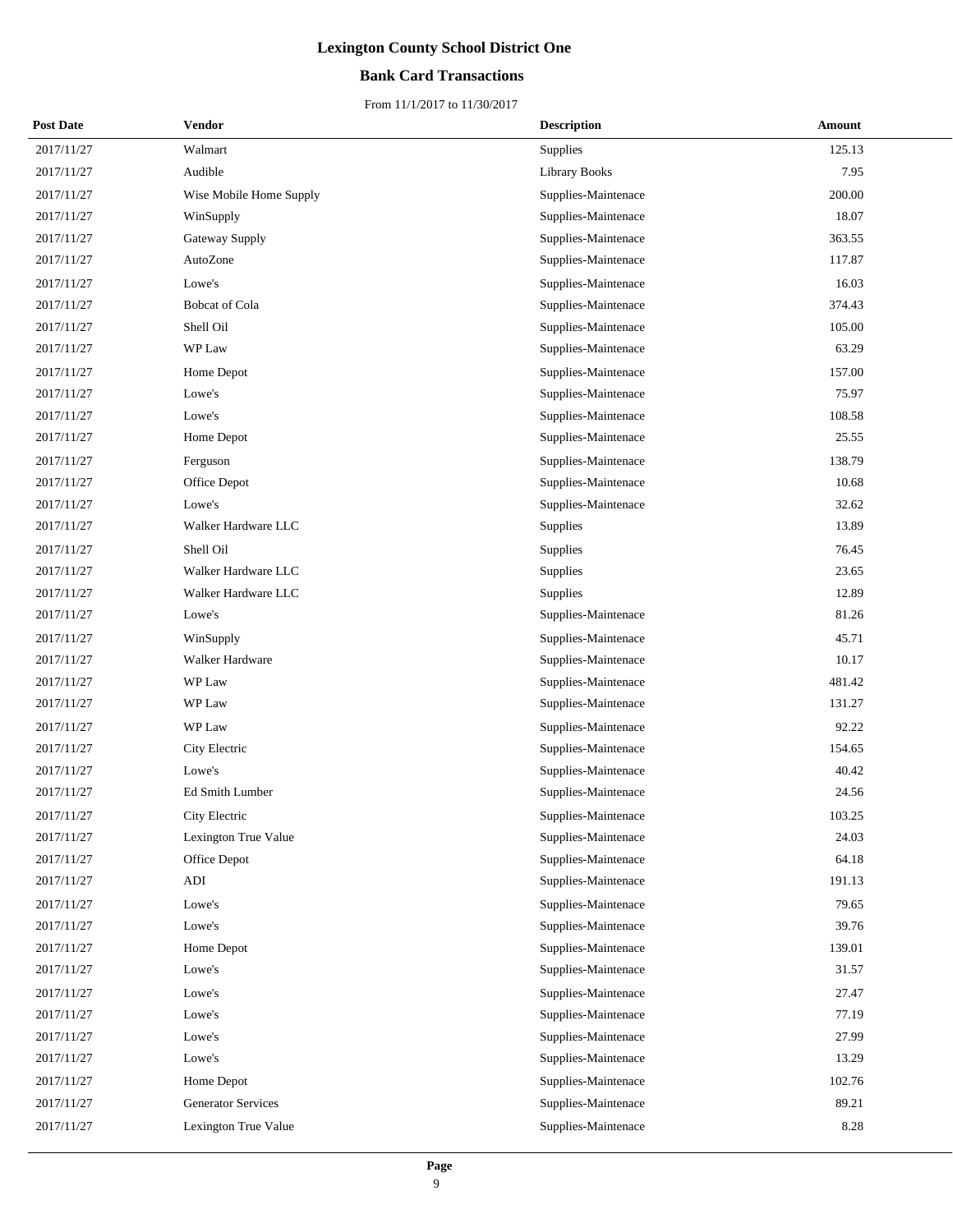### **Bank Card Transactions**

| <b>Post Date</b> | <b>Vendor</b>                  | <b>Description</b>   | Amount |
|------------------|--------------------------------|----------------------|--------|
| 2017/11/27       | A-Z Lawnmower                  | Supplies-Maintenace  | 25.29  |
| 2017/11/27       | Lexington True Value           | Supplies-Maintenace  | 31.11  |
| 2017/11/27       | Dollar General                 | <b>Supplies</b>      | 37.45  |
| 2017/11/27       | City Electric                  | Supplies-Maintenace  | 8.30   |
| 2017/11/27       | City Electric                  | Supplies-Maintenace  | 154.64 |
| 2017/11/27       | Ed Smith Lumber                | Supplies-Maintenace  | 37.02  |
| 2017/11/27       | Lexington True Value           | Supplies-Maintenace  | 38.71  |
| 2017/11/27       | Sherwin Williams               | Supplies-Maintenace  | 119.31 |
| 2017/11/27       | City Electric                  | Supplies-Maintenace  | 103.59 |
| 2017/11/27       | Fortiline                      | Supplies-Maintenace  | 10.70  |
| 2017/11/27       | Lexington True Value           | Supplies-Maintenace  | 38.72  |
| 2017/11/27       | Lowe's                         | Supplies-Maintenace  | 43.56  |
| 2017/11/27       | City Electric                  | Supplies-Maintenace  | 103.26 |
| 2017/11/27       | Metals & Alloys                | Supplies-Maintenace  | 52.17  |
| 2017/11/27       | Lexington True Value           | Supplies-Maintenace  | 10.69  |
| 2017/11/27       | Lowe's                         | Supplies-Maintenace  | 91.68  |
| 2017/11/27       | Lowe's                         | Supplies-Maintenace  | 78.62  |
| 2017/11/27       | Amazon                         | Supplies-Maintenace  | 188.22 |
| 2017/11/27       | Marina Inn at Grand Dunes, Myr | Travel               | 291.54 |
| 2017/11/27       | SC Public Risk Management Asso | Travel               | 55.00  |
| 2017/11/27       | <b>Pine Press Printing</b>     | Printing and Binding | 73.59  |
| 2017/11/27       | Amazon                         | Supplies             | 47.70  |
| 2017/11/27       | Lowe's                         | Supplies             | 52.40  |
| 2017/11/27       | Vistaprint                     | Supplies             | 80.13  |
| 2017/11/27       | Walmart                        | Supplies             | 58.99  |
| 2017/11/27       | <b>SCAAA</b> Conference        | Travel               | 250.00 |
| 2017/11/27       | Marriott Hotel                 | Travel               | 807.54 |
| 2017/11/27       | Republic parking system        | Travel               | 48.00  |
| 2017/11/27       | Amazon.com                     | Supplies             | 31.99  |
| 2017/11/27       | <b>Online Stores</b>           | Supplies             | 419.04 |
| 2017/11/27       | Best Buy                       | Supplies             | 42.79  |
| 2017/11/27       | Miyo's                         | Other Objects        | 82.35  |
| 2017/11/27       | Salsarita's                    | Other Objects        | 146.73 |
| 2017/11/27       | Walmart                        | Other Objects        | 19.92  |
| 2017/11/27       | Tropical Smoothie Cafe'        | Other Objects        | 103.28 |
| 2017/11/27       | Office Depot                   | Other Objects        | 46.83  |
| 2017/11/27       | Amazon                         | Supplies             | 7.80   |
| 2017/11/27       | Amazon                         | Supplies             | 16.98  |
| 2017/11/27       | Amazon                         | Supplies             | 29.65  |
| 2017/11/27       | Amazon                         | Supplies             | 7.19   |
| 2017/11/27       | Amazon                         | Supplies             | 162.24 |
| 2017/11/27       | <b>SC HSE</b>                  | Travel               | 190.00 |
| 2017/11/27       | Amazon                         | Pupil Activity       | 88.75  |
| 2017/11/27       | Office Depot                   | Pupil Activity       | 54.32  |
| 2017/11/27       | Walmart                        | Pupil Activity       | 28.83  |
|                  |                                |                      |        |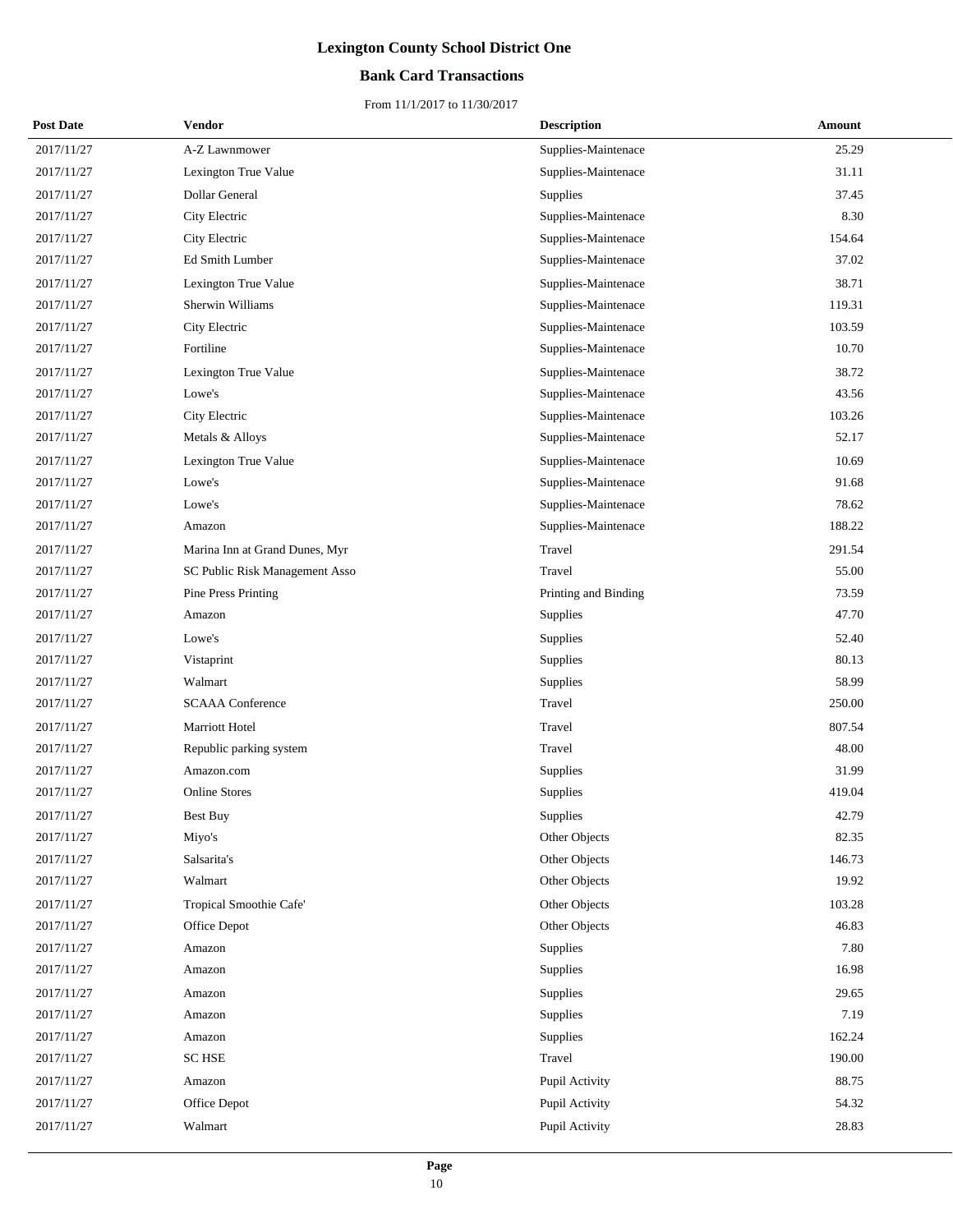### **Bank Card Transactions**

| <b>Post Date</b> | Vendor                         | <b>Description</b>      | Amount |
|------------------|--------------------------------|-------------------------|--------|
| 2017/11/27       | Walmart                        | Pupil Activity          | 142.68 |
| 2017/11/27       | Walmart                        | Pupil Activity          | 41.88  |
| 2017/11/27       | Demco                          | Pupil Activity          | 57.52  |
| 2017/11/27       | <b>JW</b> Pepper               | Pupil Activity          | 5.99   |
| 2017/11/27       | Trophy & Awards Center         | Pupil Activity          | 637.45 |
| 2017/11/27       | National Wrestling Coaches Ass | Pupil Activity          | 75.00  |
| 2017/11/27       | Lowe's #02967                  | Pupil Activity          | 39.50  |
| 2017/11/28       | Lexington True Value           | Supplies-Maintenace     | 32.09  |
| 2017/11/28       | Lowe's                         | Supplies-Maintenace     | 11.57  |
| 2017/11/28       | City Electric                  | Supplies-Maintenace     | 50.90  |
| 2017/11/28       | Metals & Alloys                | Supplies-Maintenace     | 104.88 |
| 2017/11/28       | Enlows                         | Supplies-Maintenace     | 41.68  |
| 2017/11/28       | City Electric                  | Supplies-Maintenace     | 122.53 |
| 2017/11/28       | City Electric                  | Supplies-Maintenace     | 28.33  |
| 2017/11/28       | <b>Tractor Supply</b>          | Supplies-Maintenace     | 42.78  |
| 2017/11/28       | Amazon                         | Supplies-Maintenace     | 83.31  |
| 2017/11/28       | Amazon                         | Supplies-Maintenace     | 17.98  |
| 2017/11/28       | Amazon                         | Supplies-Maintenace     | 44.53  |
| 2017/11/28       | Home Depot                     | Supplies-Maintenace     | 80.89  |
| 2017/11/28       | City Electric                  | Supplies-Maintenace     | 88.58  |
| 2017/11/28       | Amazon                         | Supplies-Maintenace     | 11.31  |
| 2017/11/28       | Aalco Athletics                | Supplies-Maintenace     | 90.00  |
| 2017/11/28       | Sherwin Williams               | Supplies-Maintenace     | 71.90  |
| 2017/11/28       | <b>Advanced Door</b>           | Repairs and Maintenance | 285.00 |
| 2017/11/28       | City Electric                  | Supplies-Maintenace     | 175.89 |
| 2017/11/28       | City Electric                  | Supplies-Maintenace     | 33.83  |
| 2017/11/28       | City Electric                  | Supplies-Maintenace     | 175.89 |
| 2017/11/28       | Ed Smith Lumber                | Supplies-Maintenace     | 35.44  |
| 2017/11/28       | Home Depot                     | Supplies-Maintenace     | 27.56  |
| 2017/11/28       | City Electric                  | Supplies-Maintenace     | 61.90  |
| 2017/11/28       | City Electric                  | Supplies-Maintenace     | 211.43 |
| 2017/11/28       | City Electric                  | Supplies-Maintenace     | 142.83 |
| 2017/11/28       | American Landmaster            | Supplies-Maintenace     | 149.08 |
| 2017/11/28       | Ferguson                       | Supplies-Maintenace     | 19.05  |
| 2017/11/28       | Sherwin Williams               | Supplies-Maintenace     | 300.46 |
| 2017/11/28       | Shell Oil                      | Supplies                | 28.48  |
| 2017/11/28       | Lowes                          | Supplies                | 16.04  |
| 2017/11/28       | City Electric                  | Supplies-Maintenace     | 38.42  |
| 2017/11/28       | Sherwin Williams               | Supplies-Maintenace     | 72.77  |
| 2017/11/28       | Sherwin Williams               | Supplies-Maintenace     | 143.12 |
| 2017/11/28       | Three Fountains Ace Hardware   | Supplies-Maintenace     | 35.27  |
| 2017/11/28       | City Electric                  | Supplies-Maintenace     | 82.06  |
| 2017/11/28       | Sherwin Williams               | Supplies-Maintenace     | 241.82 |
| 2017/11/28       | Lowe's                         | Supplies-Maintenace     | 9.82   |
| 2017/11/28       | Sherwin Williams               | Supplies-Maintenace     | 241.82 |
|                  |                                |                         |        |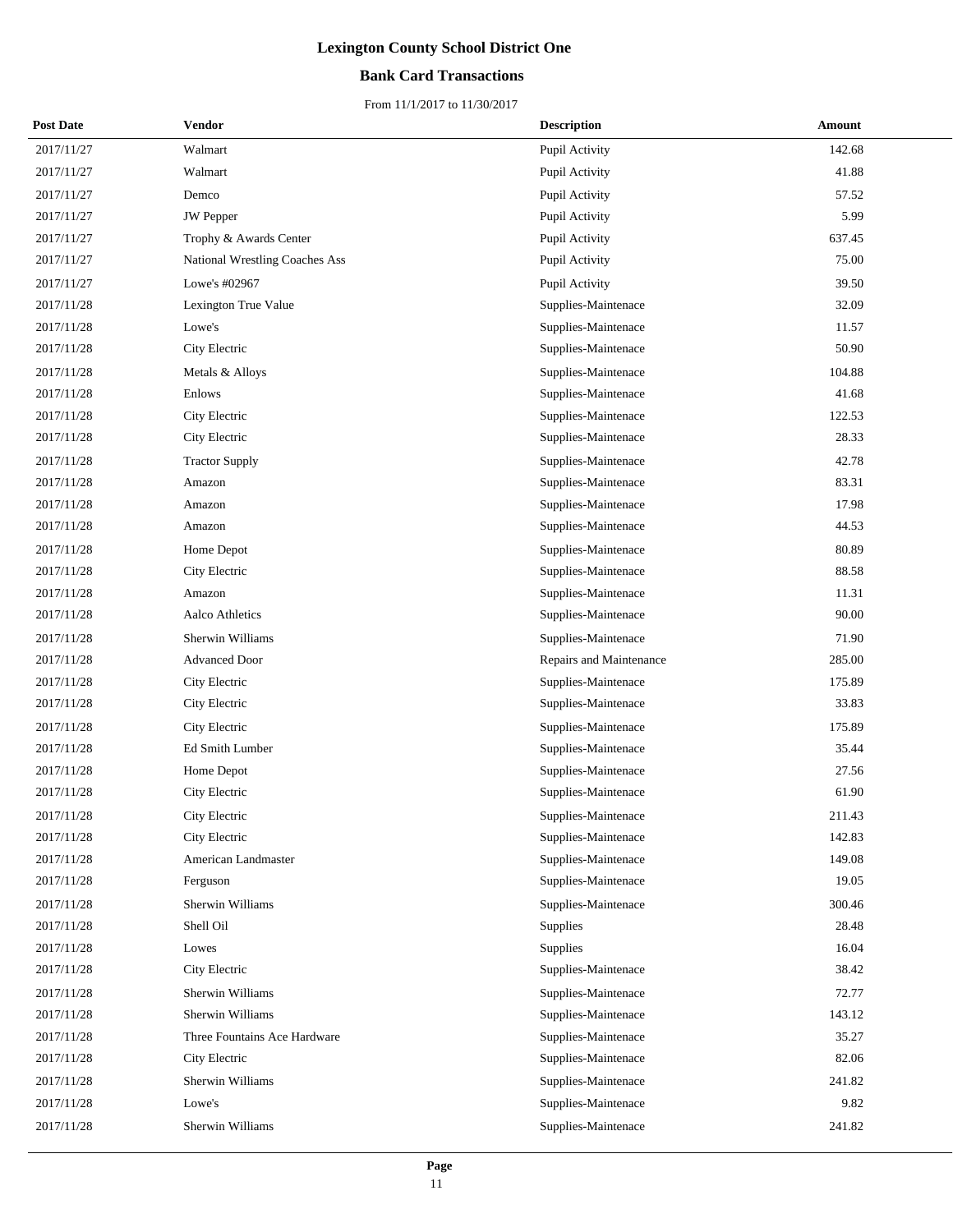### **Bank Card Transactions**

| <b>Post Date</b> | <b>Vendor</b>          | <b>Description</b>         | Amount |
|------------------|------------------------|----------------------------|--------|
| 2017/11/28       | Sherwin Williams       | Supplies-Maintenace        | 252.40 |
| 2017/11/28       | <b>Allied Controls</b> | Supplies-Maintenace        | 401.03 |
| 2017/11/28       | Home Depot             | Supplies-Maintenace        | 24.47  |
| 2017/11/28       | City Electric          | Supplies-Maintenace        | 61.89  |
| 2017/11/28       | Home Depot             | Supplies-Maintenace        | 13.86  |
| 2017/11/28       | Lowe's                 | Supplies-Maintenace        | 74.84  |
| 2017/11/28       | Home Depot             | Supplies-Maintenace        | 94.37  |
| 2017/11/28       | City Electric          | Supplies-Maintenace        | 139.37 |
| 2017/11/28       | Home Depot             | Supplies-Maintenace        | 80.89  |
| 2017/11/28       | Lowe's                 | Supplies-Maintenace        | 14.87  |
| 2017/11/28       | Shiffler               | Supplies-Maintenace        | 160.23 |
| 2017/11/28       | Sherwin Williams       | Supplies-Maintenace        | 44.13  |
| 2017/11/28       | Sox Fence              | Supplies-Maintenace        | 452.20 |
| 2017/11/28       | <b>ADM</b> Signs       | Supplies-Maintenace        | 48.15  |
| 2017/11/28       | Enlows                 | Supplies                   | 93.87  |
| 2017/11/28       | Enlows                 | Supplies                   | 228.37 |
| 2017/11/28       | AutoZone               | Supplies                   | 9.08   |
| 2017/11/28       | Interstate             | Supplies                   | 55.18  |
| 2017/11/28       | Interstate             | Supplies                   | 91.09  |
| 2017/11/28       | Interstate             | Supplies                   | 72.63  |
| 2017/11/28       | Interstate             | Supplies                   | 240.21 |
| 2017/11/28       | Enlows                 | Supplies                   | 139.73 |
| 2017/11/28       | Interstate             | Supplies                   | 15.75  |
| 2017/11/28       | Enlows                 | Supplies                   | 87.27  |
| 2017/11/28       | Hampton Inn            | Travel                     | 168.37 |
| 2017/11/28       | Hampton Inn            | Travel                     | 168.37 |
| 2017/11/28       | Hampton Inn            | Travel                     | 168.37 |
| 2017/11/28       | Amazon                 | Supplies                   | 113.42 |
| 2017/11/28       | <b>Advanced Auto</b>   | Supplies                   | 9.30   |
| 2017/11/28       | The Home Depot         | Supplies                   | 27.09  |
| 2017/11/28       | The Home Depot         | Supplies                   | 100.77 |
| 2017/11/28       | Michaels Stores        | Supplies                   | 85.55  |
| 2017/11/28       | Dollar General         | Supplies                   | 16.05  |
| 2017/11/28       | Farmplast              | Supplies                   | 773.50 |
| 2017/11/28       | Lowes                  | Supplies                   | 70.12  |
| 2017/11/28       | Amazon                 | <b>Technology Supplies</b> | 135.00 |
| 2017/11/28       | Squirrels              | <b>Technology Supplies</b> | 4.99   |
| 2017/11/28       | Amazon                 | <b>Technology Supplies</b> | 48.62  |
| 2017/11/28       | Squirrels              | <b>Technology Supplies</b> | 12.99  |
| 2017/11/28       | Publix                 | Other Objects              | 23.49  |
| 2017/11/28       | Publix                 | Other Objects              | 74.12  |
| 2017/11/30       | Amazon -               | Supplies                   | 142.88 |
| 2017/11/30       | <b>AMAZON.COM AMZN</b> | Supplies                   | 78.02  |
| 2017/11/30       | Amazon.com             | Supplies                   | 27.72  |
| 2017/11/30       | Scholastic Magazines   | Supplies                   | 48.40  |
|                  |                        |                            |        |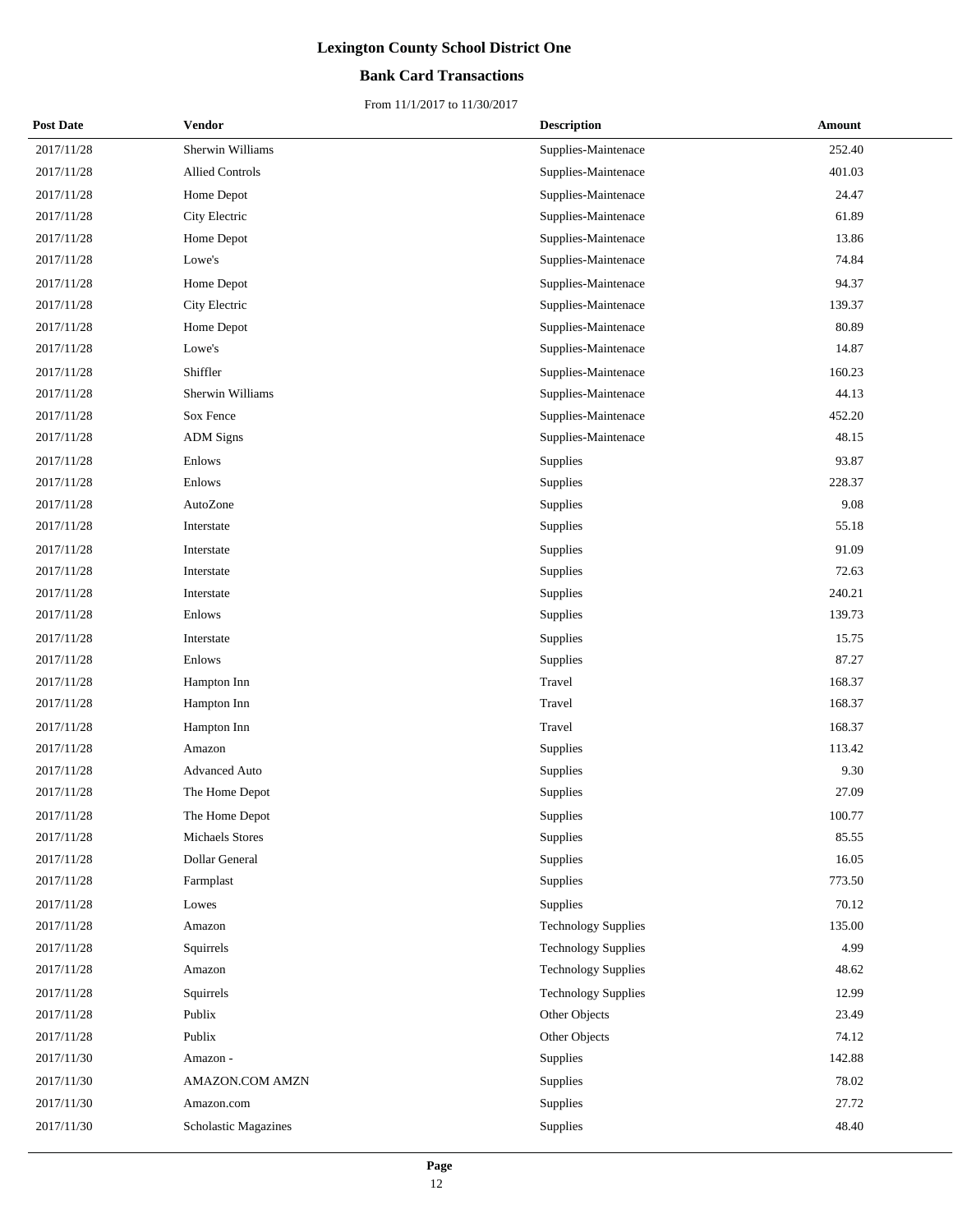### **Bank Card Transactions**

| <b>Post Date</b> | <b>Vendor</b>                      | <b>Description</b>         | Amount   |
|------------------|------------------------------------|----------------------------|----------|
| 2017/11/30       | Walmart                            | Supplies                   | 25.21    |
| 2017/11/30       | Amazon.com                         | Supplies                   | 17.38    |
| 2017/11/30       | <b>AMAZON</b>                      | Supplies                   | 52.36    |
| 2017/11/30       | <b>TARGET</b>                      | Supplies                   | 56.53    |
| 2017/11/30       | <b>AMAZON</b>                      | Supplies                   | 18.80    |
| 2017/11/30       | Amazon.com                         | Supplies                   | 155.19   |
| 2017/11/30       | Amazon.com                         | Supplies-Immersion         | 57.46    |
| 2017/11/30       | <b>NCS Pearson</b>                 | Supplies-Immersion         | 77.95    |
| 2017/11/30       | Office Depot                       | Supplies                   | 43.58    |
| 2017/11/30       | Amazon                             | Supplies                   | 41.98    |
| 2017/11/30       | Amazon                             | Supplies                   | 43.90    |
| 2017/11/30       | Office Depot                       | Supplies                   | 8.55     |
| 2017/11/30       | <b>USPS</b> - Pelion Post Office   | Supplies                   | 49.00    |
| 2017/11/30       | USPS - Lexington Post Office       | Supplies                   | 6.59     |
| 2017/11/30       | <b>USPS</b> - Pelion Post Office   | Supplies                   | 76.66    |
| 2017/11/30       | Walmart.com                        | Supplies                   | 7.48     |
| 2017/11/30       | Walmart                            | Supplies                   | 6.60     |
| 2017/11/30       | <b>Family Dollar</b>               | Supplies                   | 4.87     |
| 2017/11/30       | <b>USPS</b> - Pelion Post Office   | Supplies                   | 19.08    |
| 2017/11/30       | Amazon.com                         | <b>Technology Supplies</b> | 9.62     |
| 2017/11/30       | <b>IFIXIT</b>                      | <b>Technology Supplies</b> | 29.99    |
| 2017/11/30       | Adobe.com                          | <b>Technology Supplies</b> | 179.88   |
| 2017/11/30       | Raptor Tech                        | Supplies                   | 200.00   |
| 2017/11/30       | Aldi                               | Supplies                   | 16.14    |
| 2017/11/30       | 14 Carrot                          | Supplies                   | 2.99     |
| 2017/11/30       | Dollar General                     | Supplies                   | 23.81    |
| 2017/11/30       | Walmart                            | Supplies                   | 55.78    |
| 2017/11/30       | NCYLORG                            | Travel                     | 154.00   |
| 2017/11/30       | Hilton Hotels Chicago              | Travel                     | 1,051.92 |
| 2017/11/30       | EB Youth Mental Health             | Travel                     | 30.00    |
| 2017/11/30       | <b>Embassy Kingston Plantation</b> | Travel                     | 175.83   |
| 2017/11/30       | SQ Dalal Chicago                   | Travel                     | 61.52    |
| 2017/11/30       | UNITED AIRLINES                    | Travel                     | 25.00    |
| 2017/11/30       | NCYI.ORG                           | Travel                     | 154.00   |
| 2017/11/30       | UNITED AIRLINES                    | Travel                     | 75.00    |
| 2017/11/30       | NCYI.ORG                           | Travel                     | 134.00   |
| 2017/11/30       | Taxi Svc Chicago                   | Travel                     | 57.90    |
| 2017/11/30       | NCYI.ORG                           | Travel                     | 154.00   |
| 2017/11/30       | EB Youth Mental Health             | Travel                     | 60.00    |
| 2017/11/30       | Hilton Hotels Chicago              | Travel                     | 1,051.92 |
| 2017/11/30       | Dollar Tree Stores                 | Supplies                   | 16.05    |
| 2017/11/30       | <b>USPS</b>                        | Supplies                   | 585.00   |
| 2017/11/30       | Lowe's                             | Supplies                   | 32.08    |
| 2017/11/30       | Wal-Mart                           | Supplies                   | 8.72     |
| 2017/11/30       | Wal-Mart                           | Supplies                   | 55.86    |
|                  |                                    |                            |          |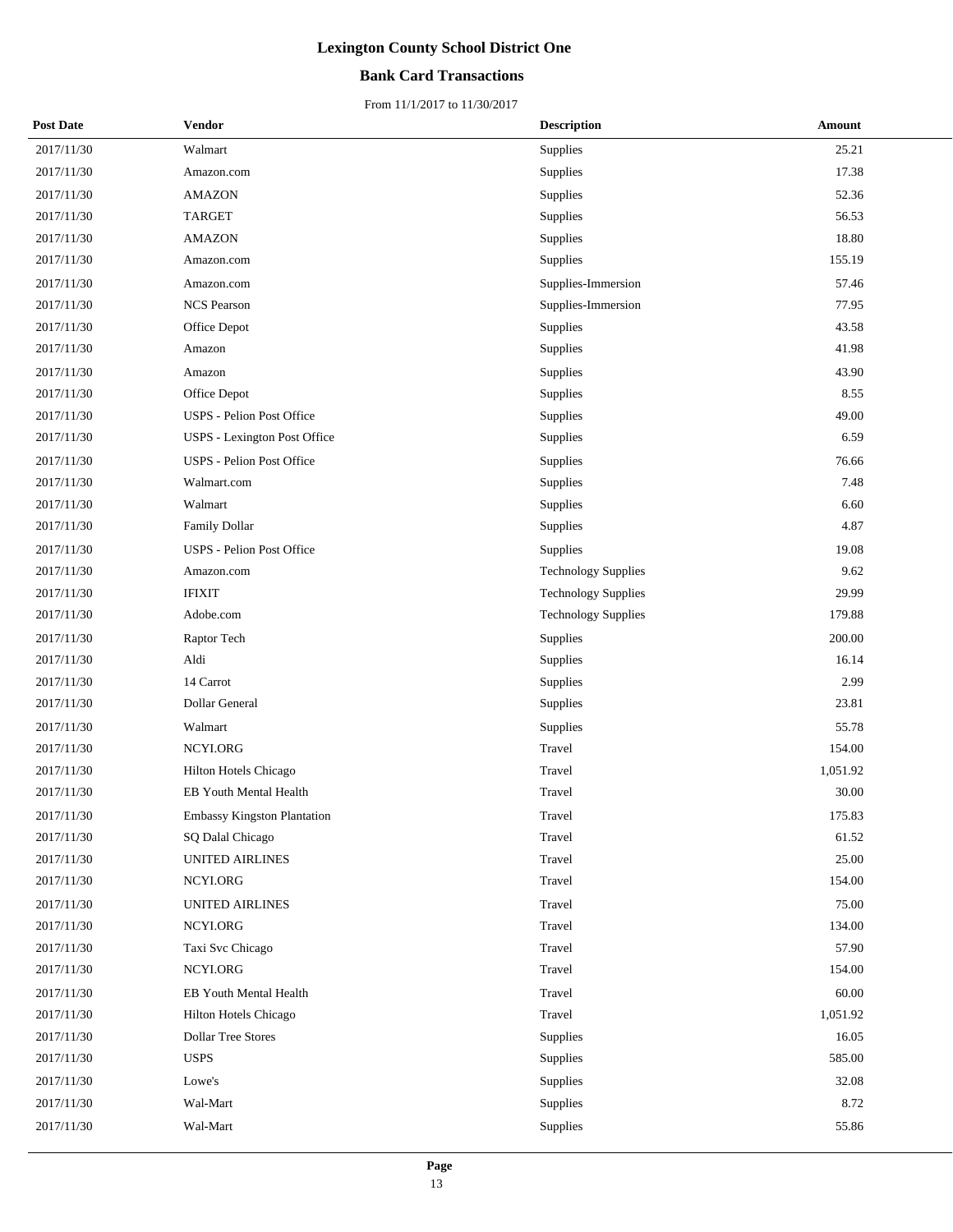### **Bank Card Transactions**

| <b>Post Date</b> | <b>Vendor</b>                | <b>Description</b>         | Amount |
|------------------|------------------------------|----------------------------|--------|
| 2017/11/30       | Amazon                       | Supplies                   | 187.01 |
| 2017/11/30       | Current                      | Supplies                   | 21.72  |
| 2017/11/30       | Amazon                       | Supplies                   | 256.74 |
| 2017/11/30       | <b>Best Buy</b>              | Supplies                   | 145.51 |
| 2017/11/30       | Amazon                       | Supplies                   | 57.69  |
| 2017/11/30       | Amazon                       | Supplies                   | 22.99  |
| 2017/11/30       | Amazon                       | Supplies                   | 24.29  |
| 2017/11/30       | $\ensuremath{\mathsf{UPS}}$  | Supplies                   | 128.00 |
| 2017/11/30       | Amazon                       | <b>Technology Supplies</b> | 268.99 |
| 2017/11/30       | Charlotte aviation           | Travel                     | 35.00  |
| 2017/11/30       | <b>Hilton Hotels</b>         | Travel                     | 934.52 |
| 2017/11/30       | Uber                         | Travel                     | 16.62  |
| 2017/11/30       | <b>SCASA</b>                 | Travel                     | 40.00  |
| 2017/11/30       | Uber                         | Travel                     | 8.98   |
| 2017/11/30       | <b>Hilton Hotels</b>         | Travel                     | 934.52 |
| 2017/11/30       | Uber                         | Travel                     | 9.99   |
| 2017/11/30       | Winthrop University          | Travel                     | 50.00  |
| 2017/11/30       | Uber                         | Travel                     | 46.03  |
| 2017/11/30       | National Drop out prevention | Travel                     | 320.00 |
| 2017/11/30       | Uber                         | Travel                     | 45.46  |
| 2017/11/30       | Uber                         | Travel                     | 6.88   |
| 2017/11/30       | United                       | Travel                     | 100.00 |
| 2017/11/30       | <b>SCASA</b>                 | Travel                     | 40.00  |
| 2017/11/30       | Uber                         | Travel                     | 24.35  |
| 2017/11/30       | United                       | Travel                     | 100.00 |
| 2017/11/30       | Ifixit                       | Supplies                   | 29.99  |
| 2017/11/30       | Amazon                       | Supplies                   | 23.63  |
| 2017/11/30       | Amazon                       | Supplies                   | 260.90 |
| 2017/11/30       | Lowe's                       | Supplies                   | 63.13  |
| 2017/11/30       | Apperson                     | Supplies                   | 326.07 |
| 2017/11/30       | Presentation Systems South   | Supplies                   | 544.73 |
| 2017/11/30       | Flipgrid                     | Supplies                   | 200.00 |
| 2017/11/30       | Trophy and Awards            | Supplies                   | 5.89   |
| 2017/11/30       | Frame USA                    | Supplies                   | 34.19  |
| 2017/11/30       | Trophy and Awards            | Supplies                   | 21.40  |
| 2017/11/30       | Deafinitely taking requests  | Supplies                   | 170.00 |
| 2017/11/30       | SUNOCO                       | Supplies                   | 33.52  |
| 2017/11/30       | <b>EXXON MOBIL</b>           | Supplies                   | 48.50  |
| 2017/11/30       | <b>EXXON MOBIL</b>           | Supplies                   | 47.00  |
| 2017/11/30       | <b>EXXON MOBIL</b>           | Supplies                   | 32.03  |
| 2017/11/30       | <b>EXXON MOBIL</b>           | Supplies                   | 46.00  |
| 2017/11/30       | Amazon                       | Supplies                   | 16.27  |
| 2017/11/30       | <b>SCAHPERD</b>              | Travel                     | 133.00 |
| 2017/11/30       | Amazon                       | Supplies                   | 5.08   |
| 2017/11/30       | Shumperts IGA                | Supplies                   | 19.53  |
|                  |                              |                            |        |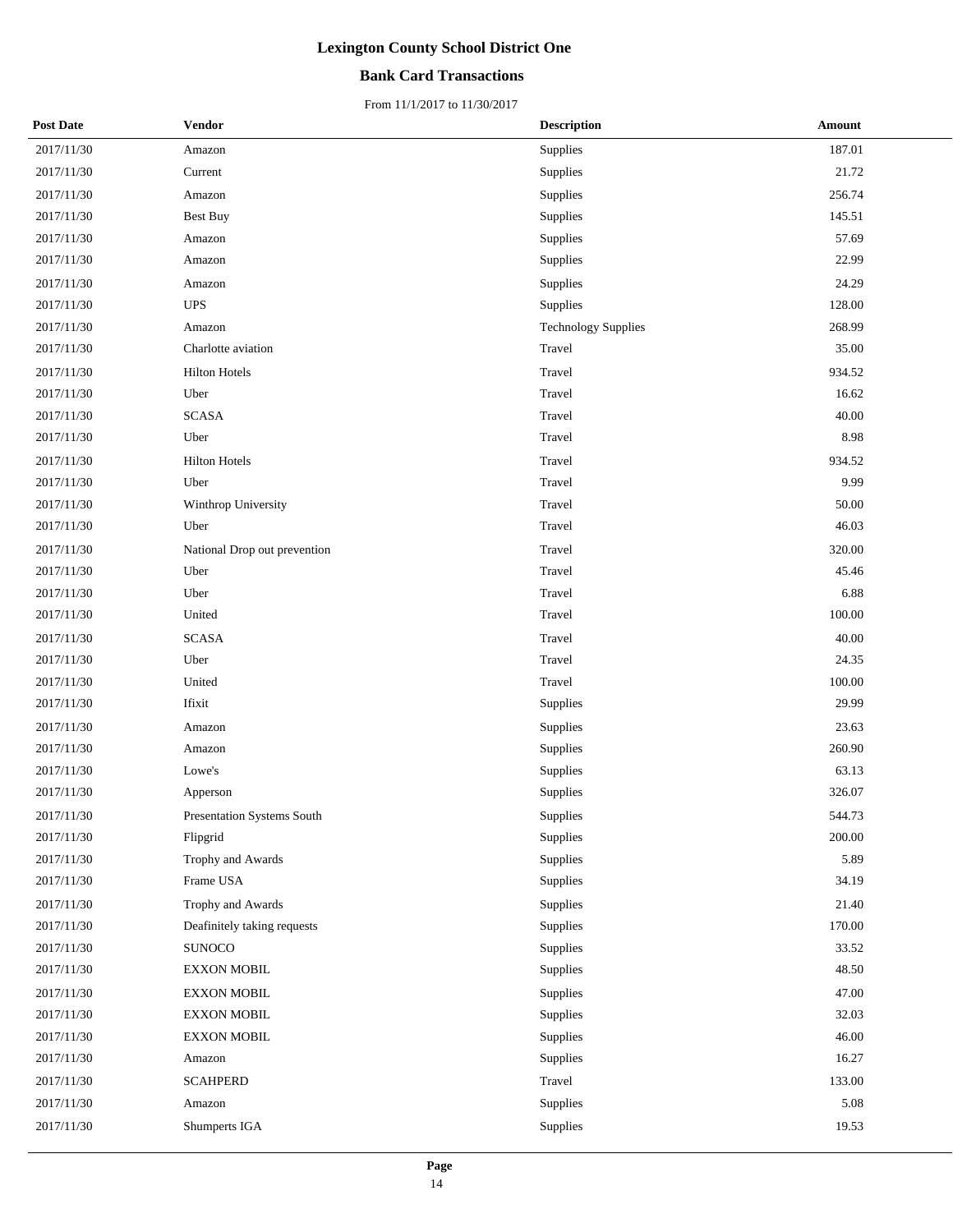### **Bank Card Transactions**

| <b>Post Date</b> | <b>Vendor</b>            | <b>Description</b>        | Amount   |
|------------------|--------------------------|---------------------------|----------|
| 2017/11/30       | Walmart                  | Supplies                  | 63.19    |
| 2017/11/30       | Lowe's                   | Supplies                  | 27.80    |
| 2017/11/30       | SmileMakers.com          | Supplies                  | 42.77    |
| 2017/11/30       | School Nurse Supply Inc  | Supplies                  | 105.80   |
| 2017/11/30       | Walmart                  | Supplies                  | 54.74    |
| 2017/11/30       | Walmart                  | Supplies                  | 87.80    |
| 2017/11/30       | FOOD LION #0083          | Supplies                  | 45.57    |
| 2017/11/30       | Amazon                   | Supplies                  | 29.79    |
| 2017/11/30       | Amazon                   | Supplies                  | 183.50   |
| 2017/11/30       | <b>Survey Monkey</b>     | Software Renewal/Agreemen | 87.00    |
| 2017/11/30       | Walmart                  | Supplies                  | 142.60   |
| 2017/11/30       | Amazon                   | <b>Library Books</b>      | 249.79   |
| 2017/11/30       | Costco                   | Other Objects             | 51.98    |
| 2017/11/30       | Food Lion                | Other Objects             | 23.00    |
| 2017/11/30       | SC <sub>2</sub>          | Travel                    | 310.00   |
| 2017/11/30       | EB SC2 Conference        | Travel                    | 205.00   |
| 2017/11/30       | EB SC2 Conference        | Travel                    | 205.00   |
| 2017/11/30       | <b>SCSBA</b>             | Travel                    | 1,365.00 |
| 2017/11/30       | Publix                   | Supplies                  | 11.18    |
| 2017/11/30       | Publix                   | Other Objects             | 21.68    |
| 2017/11/30       | Salsarita's              | Other Objects             | 153.26   |
| 2017/11/30       | Chick Fil A              | Other Objects             | 52.31    |
| 2017/11/30       | Walmart                  | Supplies                  | 43.27    |
| 2017/11/30       | Amazon.com               | Supplies                  | 17.92    |
| 2017/11/30       | Costco                   | Supplies                  | 35.65    |
| 2017/11/30       | Publix                   | Supplies                  | 2.99     |
| 2017/11/30       | Fatz Caf??               | Other Objects             | 65.38    |
| 2017/11/30       | Tropical Smoothie Caf??  | Other Objects             | 114.29   |
| 2017/11/30       | Publix                   | Other Objects             | 48.94    |
| 2017/11/30       | <b>USPS</b>              | Supplies                  | 245.00   |
| 2017/11/30       | Pine Press Printing      | Supplies                  | 51.36    |
| 2017/11/30       | Walmart                  | Supplies                  | 31.98    |
| 2017/11/30       | Amazon.com               | Supplies                  | 39.47    |
| 2017/11/30       | Amazon.com               | Supplies                  | 11.90    |
| 2017/11/30       | <b>DELTA AIR</b>         | Travel                    | 205.60   |
| 2017/11/30       | <b>SCACTE</b>            | Dues and Fees             | 293.00   |
| 2017/11/30       | <b>TARGET</b>            | Supplies                  | 24.12    |
| 2017/11/30       | <b>CROMER'S</b>          | Supplies                  | 35.59    |
| 2017/11/30       | <b>AMAZON</b>            | Supplies                  | 23.00    |
| 2017/11/30       | <b>PUBLIX</b>            | Supplies                  | 44.89    |
| 2017/11/30       | OFFICE DEPOT/OFFICEMAX   | Supplies                  | 22.43    |
| 2017/11/30       | AMAZON                   | Supplies                  | 45.92    |
| 2017/11/30       | Courtyard Marriott       | Travel                    | 1,054.99 |
| 2017/11/30       | Amazon Market Place      | Supplies                  | 82.84    |
| 2017/11/30       | <b>US Postal Service</b> | Supplies                  | 11.95    |
|                  |                          |                           |          |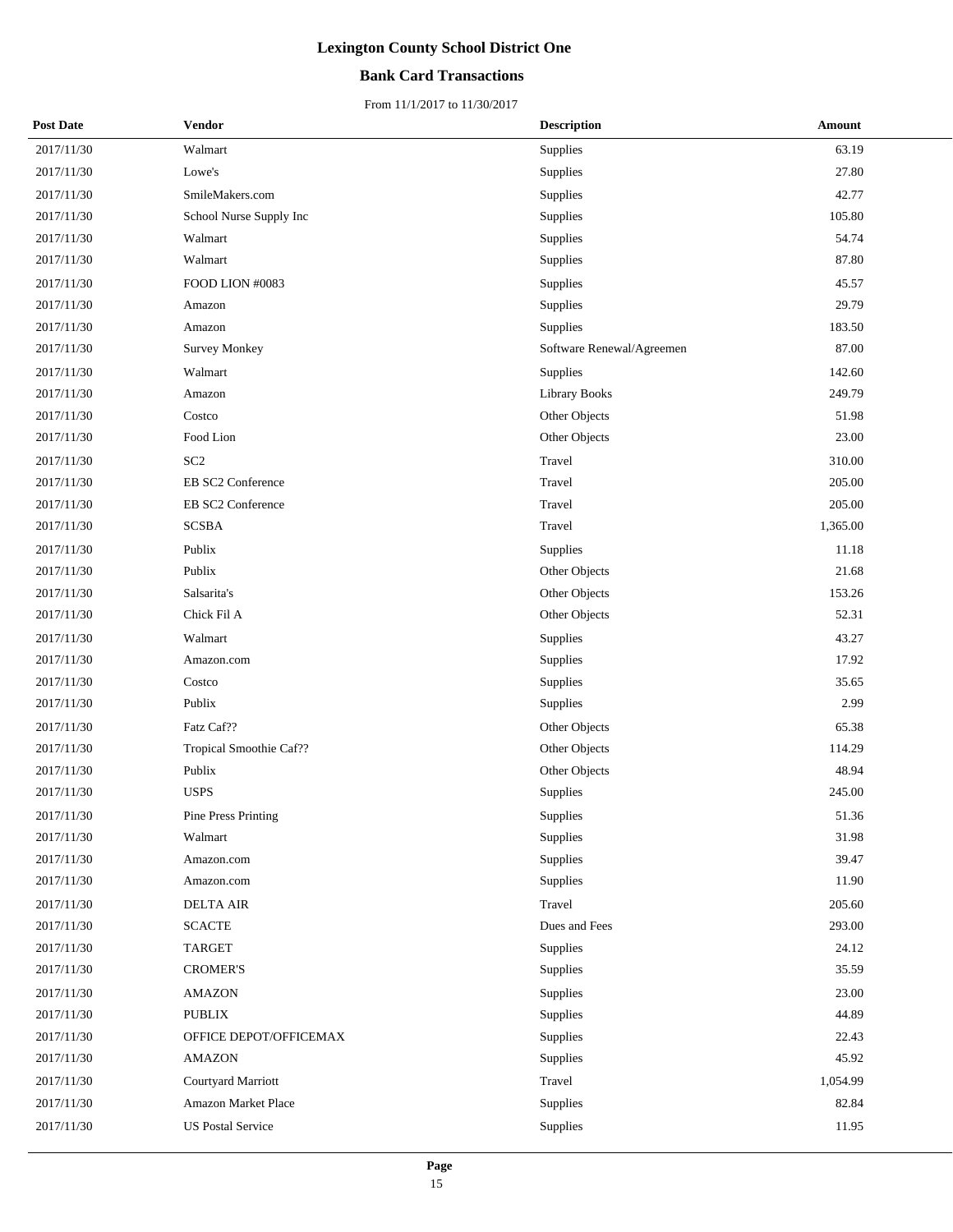### **Bank Card Transactions**

| <b>Post Date</b> | Vendor                    | <b>Description</b>      | Amount   |
|------------------|---------------------------|-------------------------|----------|
| 2017/11/30       | <b>US Postal Service</b>  | Supplies                | 7.20     |
| 2017/11/30       | <b>NASSP</b>              | Dues and Fees           | 250.00   |
| 2017/11/30       | LR Hook Tire              | Repairs and Maintenance | 79.95    |
| 2017/11/30       | LR Hook Tire              | Repairs and Maintenance | 110.34   |
| 2017/11/30       | AutoZone                  | Supplies-Maintenace     | 157.14   |
| 2017/11/30       | Herndon Chevrolet         | Supplies-Maintenace     | 71.54    |
| 2017/11/30       | AutoZone                  | Supplies-Maintenace     | 5.35     |
| 2017/11/30       | <b>NAPA</b>               | Supplies-Maintenace     | 9.94     |
| 2017/11/30       | <b>NAPA</b>               | Supplies-Maintenace     | 113.48   |
| 2017/11/30       | Enlows                    | Supplies-Maintenace     | 160.36   |
| 2017/11/30       | <b>Tractor Supply</b>     | Supplies-Maintenace     | 45.08    |
| 2017/11/30       | Jim Hudson                | Supplies-Maintenace     | 120.40   |
| 2017/11/30       | <b>Bobcat</b> of Cola     | Supplies-Maintenace     | 159.11   |
| 2017/11/30       | Shell Oil                 | Supplies-Maintenace     | 55.37    |
| 2017/11/30       | A-Z Lawnmower             | Supplies-Maintenace     | 58.32    |
| 2017/11/30       | <b>NAPA</b>               | Supplies-Maintenace     | 64.19    |
| 2017/11/30       | <b>NAPA</b>               | Supplies-Maintenace     | 69.54    |
| 2017/11/30       | <b>IBS</b>                | Supplies-Maintenace     | 468.29   |
| 2017/11/30       | <b>NAPA</b>               | Supplies-Maintenace     | 17.64    |
| 2017/11/30       | <b>NAPA</b>               | Supplies-Maintenace     | 12.82    |
| 2017/11/30       | Cummins                   | Supplies-Maintenace     | 124.80   |
| 2017/11/30       | Carts Plus                | Supplies-Maintenace     | 18.50    |
| 2017/11/30       | Carts Plus                | Supplies-Maintenace     | 163.70   |
| 2017/11/30       | Walmart                   | Supplies                | 121.98   |
| 2017/11/30       | Derrick's                 | Supplies                | 74.30    |
| 2017/11/30       | Carts Plus                | Supplies-Maintenace     | 117.69   |
| 2017/11/30       | AutoZone                  | Supplies-Maintenace     | 106.85   |
| 2017/11/30       | A-Z Lawnmower             | Supplies-Maintenace     | 108.30   |
| 2017/11/30       | A-Z Lawnmower             | Supplies-Maintenace     | 71.06    |
| 2017/11/30       | AutoZone                  | Supplies-Maintenace     | 111.02   |
| 2017/11/30       | A-Z LAWNMOWER PARTS       | Supplies                | 26.29    |
| 2017/11/30       | LEXINGTON TRUE VALUE      | Supplies                | 34.22    |
| 2017/11/30       | <b>ENLOWS AUTO SUPPLY</b> | Supplies                | 30.05    |
| 2017/11/30       | <b>ENLOWS</b>             | Supplies                | 69.91    |
| 2017/11/30       | TRUE VALUE                | Supplies                | $-10.74$ |
| 2017/11/30       | <b>EXXON MOBIL</b>        | Supplies                | 44.40    |
| 2017/11/30       | <b>Worx</b>               | Supplies                | 171.16   |
| 2017/11/30       | HOME DEPOT                | Supplies                | 60.33    |
| 2017/11/30       | <b>WALGREEN'S</b>         | Supplies                | 13.36    |
| 2017/11/30       | LOWE'S                    | Supplies                | 70.62    |
| 2017/11/30       | Lowe's                    | Supplies                | 72.67    |
| 2017/11/30       | Homak                     | Supplies                | 40.00    |
| 2017/11/30       | Three Fountain Ace -      | Supplies                | 15.59    |
| 2017/11/30       | Coopers Corner            | Supplies                | 80.23    |
| 2017/11/30       | A-Z Lawnmower             | Supplies-Maintenace     | 22.93    |
|                  |                           |                         |          |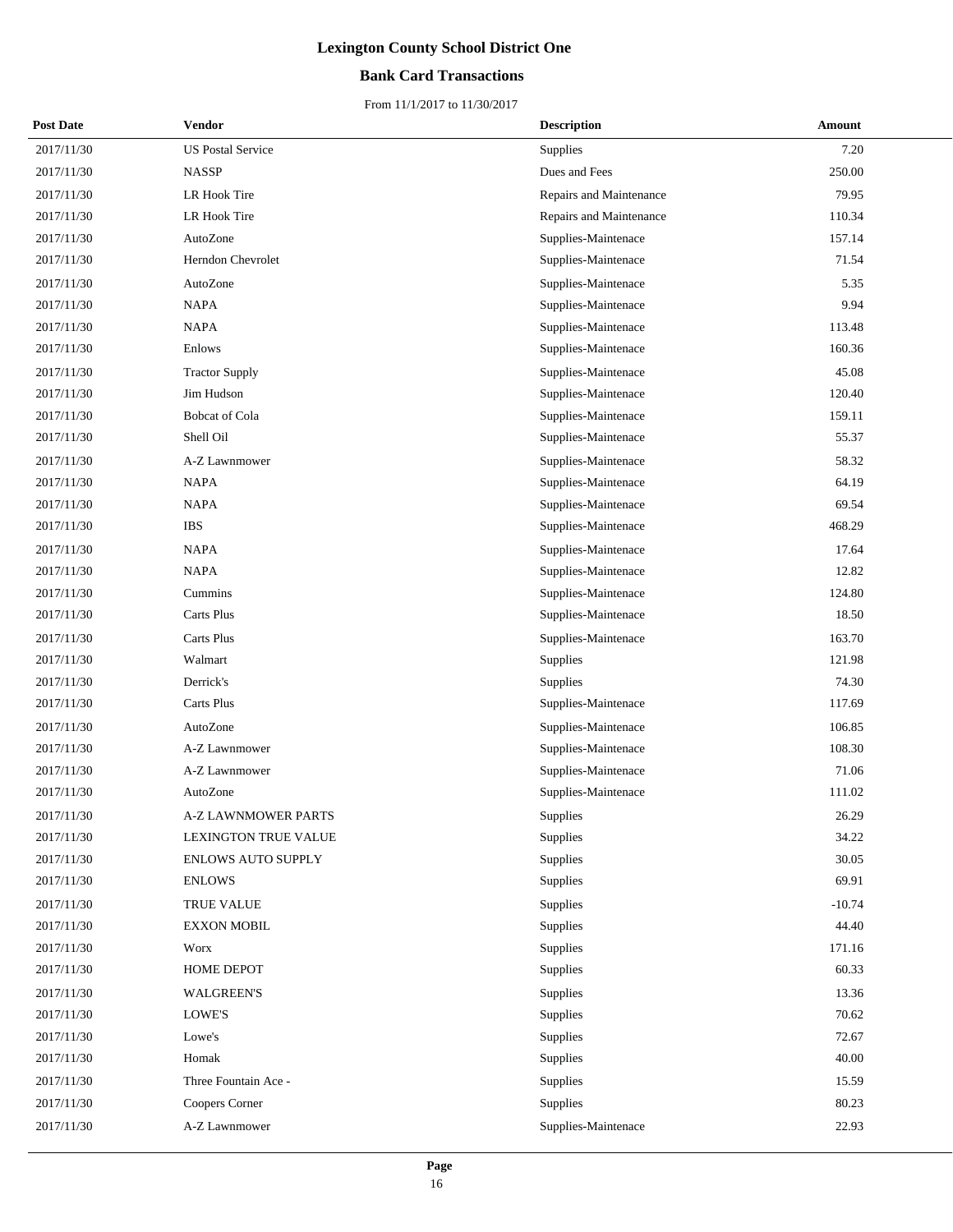### **Bank Card Transactions**

| <b>Post Date</b> | <b>Vendor</b>         | <b>Description</b>        | Amount   |  |
|------------------|-----------------------|---------------------------|----------|--|
| 2017/11/30       | LR Hook Tire          | Supplies-Maintenace       | 14.87    |  |
| 2017/11/30       | Amazon                | Supplies                  | 26.44    |  |
| 2017/11/30       | <b>IGA</b>            | Supplies                  | 30.00    |  |
| 2017/11/30       | Lowes                 | Supplies                  | 12.82    |  |
| 2017/11/30       | Pitt Stop Gas Station | Supplies                  | 75.21    |  |
| 2017/11/30       | Walker Hardware       | Supplies                  | 11.96    |  |
| 2017/11/30       | Lowes                 | Supplies                  | 149.75   |  |
| 2017/11/30       | A-Z Lawnmower         | Supplies-Maintenace       | 101.33   |  |
| 2017/11/30       | LR Hook Tire          | Repairs and Maintenance   | 28.85    |  |
| 2017/11/30       | LR Hook Tire          | Repairs and Maintenance   | 107.40   |  |
| 2017/11/30       | SHELL OIL             | Supplies                  | 55.32    |  |
| 2017/11/30       | A-Z Lawnmower         | Supplies-Maintenace       | 101.33   |  |
| 2017/11/30       | Walker Hardware       | Supplies                  | 35.41    |  |
| 2017/11/30       | Walker Hardware       | Supplies                  | 12.73    |  |
| 2017/11/30       | Lowe's                | Supplies                  | 73.26    |  |
| 2017/11/30       | Lowe's Food           | Supplies                  | 42.78    |  |
| 2017/11/30       | Lowes                 | Supplies                  | 90.43    |  |
| 2017/11/30       | Lowe's                | Supplies                  | 30.92    |  |
| 2017/11/30       | Murphy Express        | Supplies                  | 42.25    |  |
| 2017/11/30       | Carts Plus            | Repairs and Maintenance   | 225.10   |  |
| 2017/11/30       | Wal Mart              | Supplies                  | 6.23     |  |
| 2017/11/30       | <b>Murphy Express</b> | Supplies                  | 73.68    |  |
| 2017/11/30       | Lowe's                | Supplies                  | 60.67    |  |
| 2017/11/30       | Home Depot            | Supplies                  | 98.34    |  |
| 2017/11/30       | Lowe's                | Supplies                  | 40.49    |  |
| 2017/11/30       | Lowe's                | Supplies                  | 131.87   |  |
| 2017/11/30       | Home Depot            | Supplies                  | 20.72    |  |
| 2017/11/30       | Amazon                | Supplies                  | 46.80    |  |
| 2017/11/30       | Lowe's                | Supplies                  | 122.73   |  |
| 2017/11/30       | Lowe's                | Supplies                  | 13.80    |  |
| 2017/11/30       | Piggly Wiggly         | Supplies                  | 27.62    |  |
| 2017/11/30       | Lowe's                | Supplies                  | 3.19     |  |
| 2017/11/30       | Lowe's                | Supplies                  | 51.21    |  |
| 2017/11/30       | A-Z Lawnmower         | Supplies-Maintenace       | 206.73   |  |
| 2017/11/30       | Carts Plus            | Supplies-Maintenace       | 23.01    |  |
| 2017/11/30       | A-Z Lawnmower         | Supplies-Maintenace       | 143.55   |  |
| 2017/11/30       | Enlows                | Supplies-Maintenace       | 161.74   |  |
| 2017/11/30       | <b>Hyatt Regency</b>  | Travel                    | 1,269.38 |  |
| 2017/11/30       | Marriott              | Travel                    | 340.72   |  |
| 2017/11/30       | <b>SCLED</b>          | Other Prof & Tech Service | 136.00   |  |
| 2017/11/30       | Office Depot          | Supplies                  | 105.90   |  |
| 2017/11/30       | Office Depot          | Supplies                  | 101.63   |  |
| 2017/11/30       | Office Depot          | Supplies                  | 345.58   |  |
| 2017/11/30       | Credit Voucher Hyatt  | Supplies                  | $-40.40$ |  |
| 2017/11/30       | Office Depot          | Supplies                  | 54.58    |  |
|                  |                       |                           |          |  |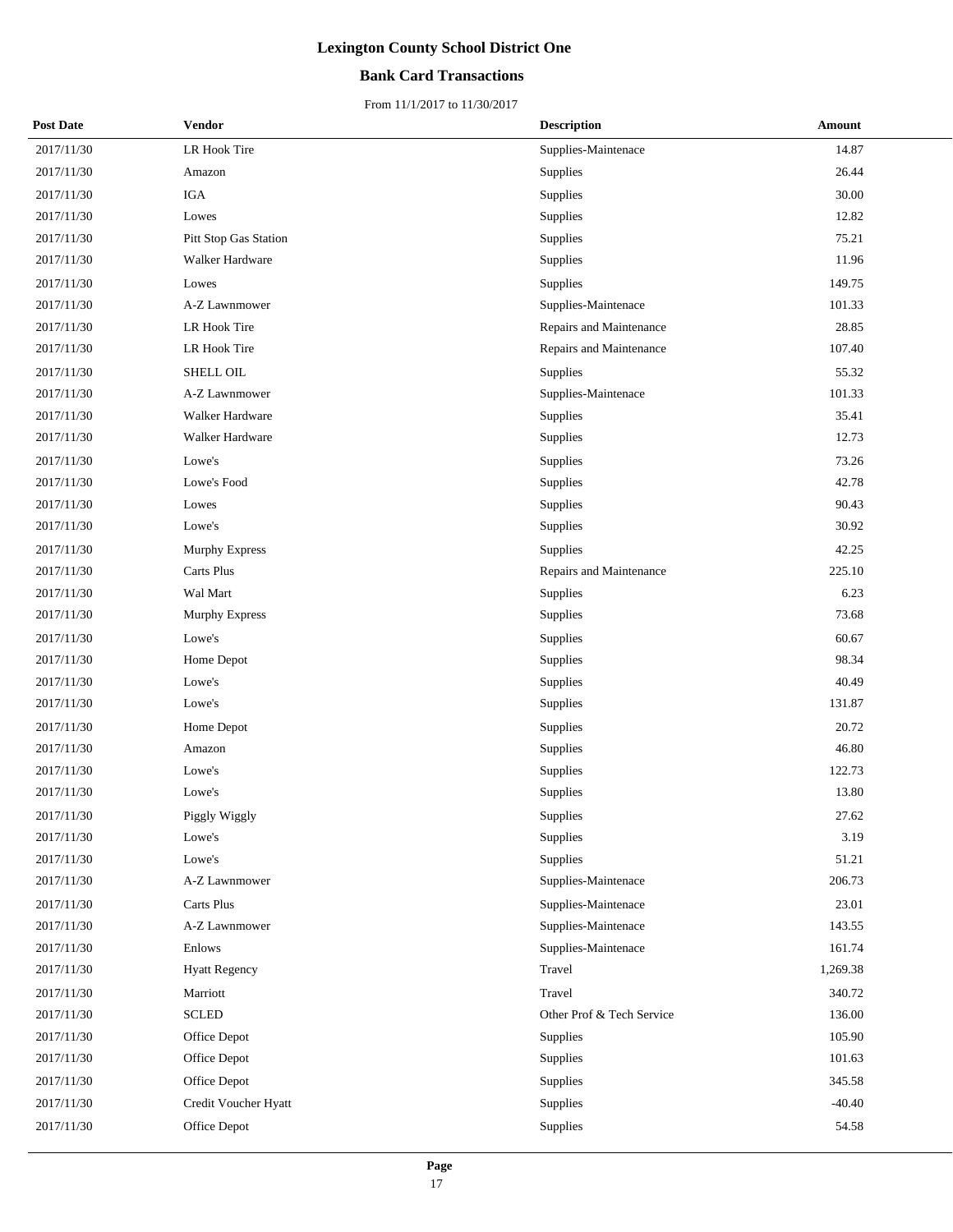### **Bank Card Transactions**

| <b>Post Date</b> | <b>Vendor</b>                 | <b>Description</b>         | Amount |
|------------------|-------------------------------|----------------------------|--------|
| 2017/11/30       | Amazon                        | Supplies                   | 74.64  |
| 2017/11/30       | Office Depot                  | <b>Technology Supplies</b> | 299.58 |
| 2017/11/30       | Best Buy                      | <b>Technology Supplies</b> | 181.88 |
| 2017/11/30       | <b>Hyatt Place</b>            | Travel                     | 436.54 |
| 2017/11/30       | Pine Press                    | Printing and Binding       | 60.92  |
| 2017/11/30       | Office Depot                  | Supplies                   | 106.45 |
| 2017/11/30       | Amazon                        | Supplies                   | 29.64  |
| 2017/11/30       | Amazon                        | Supplies                   | 3.86   |
| 2017/11/30       | Amazon                        | Supplies                   | 13.51  |
| 2017/11/30       | <b>NSPRA</b>                  | Supplies                   | 348.65 |
| 2017/11/30       | <b>B&amp;H</b> Photo          | Supplies                   | 129.90 |
| 2017/11/30       | Amazon                        | Supplies                   | 65.63  |
| 2017/11/30       | Office depot                  | Supplies                   | 229.81 |
| 2017/11/30       | Lowes Food Store              | Supplies                   | 27.12  |
| 2017/11/30       | Myfonts.com                   | Supplies                   | 35.00  |
| 2017/11/30       | The State Paper               | Periodicals                | 8.95   |
| 2017/11/30       | Shutterfly                    | Other Objects              | 319.73 |
| 2017/11/30       | <b>USC EMall</b>              | Travel                     | 400.00 |
| 2017/11/30       | Center for Career Development | Travel                     | 200.00 |
| 2017/11/30       | SLED Background checks        | Other Prof & Tech Service  | 572.00 |
| 2017/11/30       | Walmart                       | Supplies                   | 83.21  |
| 2017/11/30       | Dollar General                | Supplies                   | 19.26  |
| 2017/11/30       | Amazon                        | Supplies                   | 79.81  |
| 2017/11/30       | Postal Service                | Supplies                   | 7.65   |
| 2017/11/30       | Amazon                        | Supplies                   | 8.42   |
| 2017/11/30       | Lexington Florist             | Supplies                   | 78.11  |
| 2017/11/30       | Amazon                        | Supplies                   | 126.74 |
| 2017/11/30       | Hobby Lobby                   | Supplies                   | 57.22  |
| 2017/11/30       | Postal Service                | Supplies                   | 4.94   |
| 2017/11/30       | Target                        | Supplies                   | 4.64   |
| 2017/11/30       | Home Depot                    | Supplies                   | 17.28  |
| 2017/11/30       | Sams Club                     | Supplies                   | 92.43  |
| 2017/11/30       | Roof Basket Works             | Supplies                   | 28.36  |
| 2017/11/30       | Monoprice, Inc                | Supplies                   | 123.41 |
| 2017/11/30       | Lowe's Foods                  | Other Objects              | 41.66  |
| 2017/11/30       | Sam's Club                    | Other Objects              | 139.14 |
| 2017/11/30       | Lowe's Foods                  | Other Objects              | 79.97  |
| 2017/11/30       | Mathias Sandwich Shop         | Other Objects              | 335.89 |
| 2017/11/30       | Fatz                          | Other Objects              | 26.12  |
| 2017/11/30       | Amazon.com                    | Supplies                   | 163.29 |
| 2017/11/30       | Heinemann                     | Supplies                   | 563.78 |
| 2017/11/30       | TeachersPayTeachers           | Supplies                   | 54.50  |
| 2017/11/30       | <b>Math Solutions</b>         | Supplies                   | 32.05  |
| 2017/11/30       | IGA                           | Supplies                   | 35.17  |
| 2017/11/30       | Publix                        | Supplies                   | 70.81  |
|                  |                               |                            |        |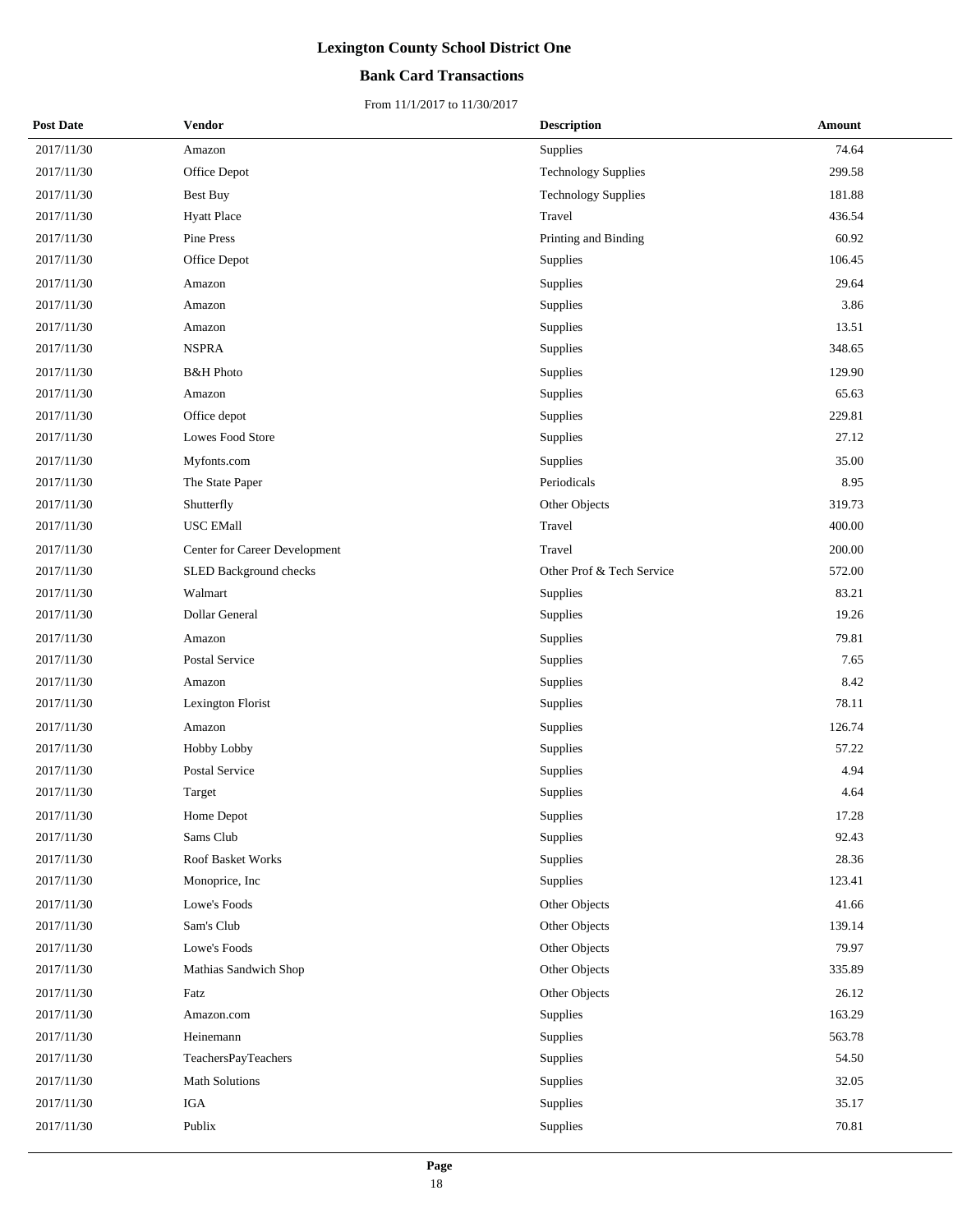### **Bank Card Transactions**

| <b>Post Date</b> | <b>Vendor</b>                  | <b>Description</b>          | Amount    |
|------------------|--------------------------------|-----------------------------|-----------|
| 2017/11/30       | <b>Little Caesars</b>          | Supplies                    | 32.10     |
| 2017/11/30       | Publix                         | Supplies                    | 36.23     |
| 2017/11/30       | Walmart                        | Supplies                    | 84.95     |
| 2017/11/30       | Walmart                        | Supplies                    | 87.16     |
| 2017/11/30       | Papa Roni's                    | Supplies                    | 37.82     |
| 2017/11/30       | Walmart                        | Supplies                    | 54.17     |
| 2017/11/30       | Walmart                        | Supplies                    | 123.24    |
| 2017/11/30       | Teachers College, Columbia Uni | Travel                      | 650.00    |
| 2017/11/30       | Solution Tree, Inc.            | Travel                      | 5,832.00  |
| 2017/11/30       | Teacher's College, Columbia Un | Travel                      | $-650.00$ |
| 2017/11/30       | Teacher's College, Columbia Un | Travel                      | 650.00    |
| 2017/11/30       | Doubletree Inn                 | Travel                      | 1,899.30  |
| 2017/11/30       | Republic Parking System        | Travel                      | 48.00     |
| 2017/11/30       | <b>TLC</b>                     | Travel                      | 52.56     |
| 2017/11/30       | Delta Air                      | Travel                      | 25.00     |
| 2017/11/30       | Amazon                         | Supplies                    | 24.99     |
| 2017/11/30       | Amazon                         | Supplies                    | 44.56     |
| 2017/11/30       | Amazon                         | Supplies                    | 33.76     |
| 2017/11/30       | Office Depot                   | Supplies                    | 5.97      |
| 2017/11/30       | Office Depot                   | Supplies                    | 15.85     |
| 2017/11/30       | Amazon                         | Supplies                    | 62.48     |
| 2017/11/30       | Walmart                        | Supplies                    | 79.13     |
| 2017/11/30       | Hobby Lobby                    | Supplies                    | 17.05     |
| 2017/11/30       | Walmart                        | Supplies                    | 2.34      |
| 2017/11/30       | Amazon                         | Supplies                    | 25.64     |
| 2017/11/30       | The Medi-Kid Company           | Supplies                    | 51.00     |
| 2017/11/30       | School Specialty               | Supplies                    | 49.12     |
| 2017/11/30       | Office Depot                   | Supplies                    | 6.94      |
| 2017/11/30       | Office Depot                   | Supplies                    | 78.85     |
| 2017/11/30       | <b>LOVES</b>                   | <b>Pupil Transportation</b> | 25.00     |
| 2017/11/30       | <b>LOVES</b>                   | Pupil Transportation        | 89.79     |
| 2017/11/30       | ENTERPRISE RENTAL              | Pupil Transportation        | 474.66    |
| 2017/11/30       | ENTERPRISE RENTAL              | Pupil Transportation        | 474.66    |
| 2017/11/30       | PILOT                          | Pupil Transportation        | 91.60     |
| 2017/11/30       | PILOT                          | Pupil Transportation        | 64.44     |
| 2017/11/30       | <b>PILOT</b>                   | Pupil Transportation        | 28.56     |
| 2017/11/30       | Walmart                        | Supplies                    | 12.78     |
| 2017/11/30       | MICROSOFT IMAGINE              | Software Renewal/Agreemen   | 799.00    |
| 2017/11/30       | Amazon                         | Supplies                    | 39.95     |
| 2017/11/30       | South Carolina Science Council | Travel                      | 185.00    |
| 2017/11/30       | SCFLTA.org                     | Travel                      | 50.00     |
| 2017/11/30       | Learning Resources             | Pupil Activity              | 75.90     |
| 2017/11/30       | Home Depot                     | Pupil Activity              | 17.57     |
| 2017/11/30       | Wal Mart                       | Pupil Activity              | 5.62      |
| 2017/11/30       | Home Depot                     | Pupil Activity              | 121.45    |
|                  |                                |                             |           |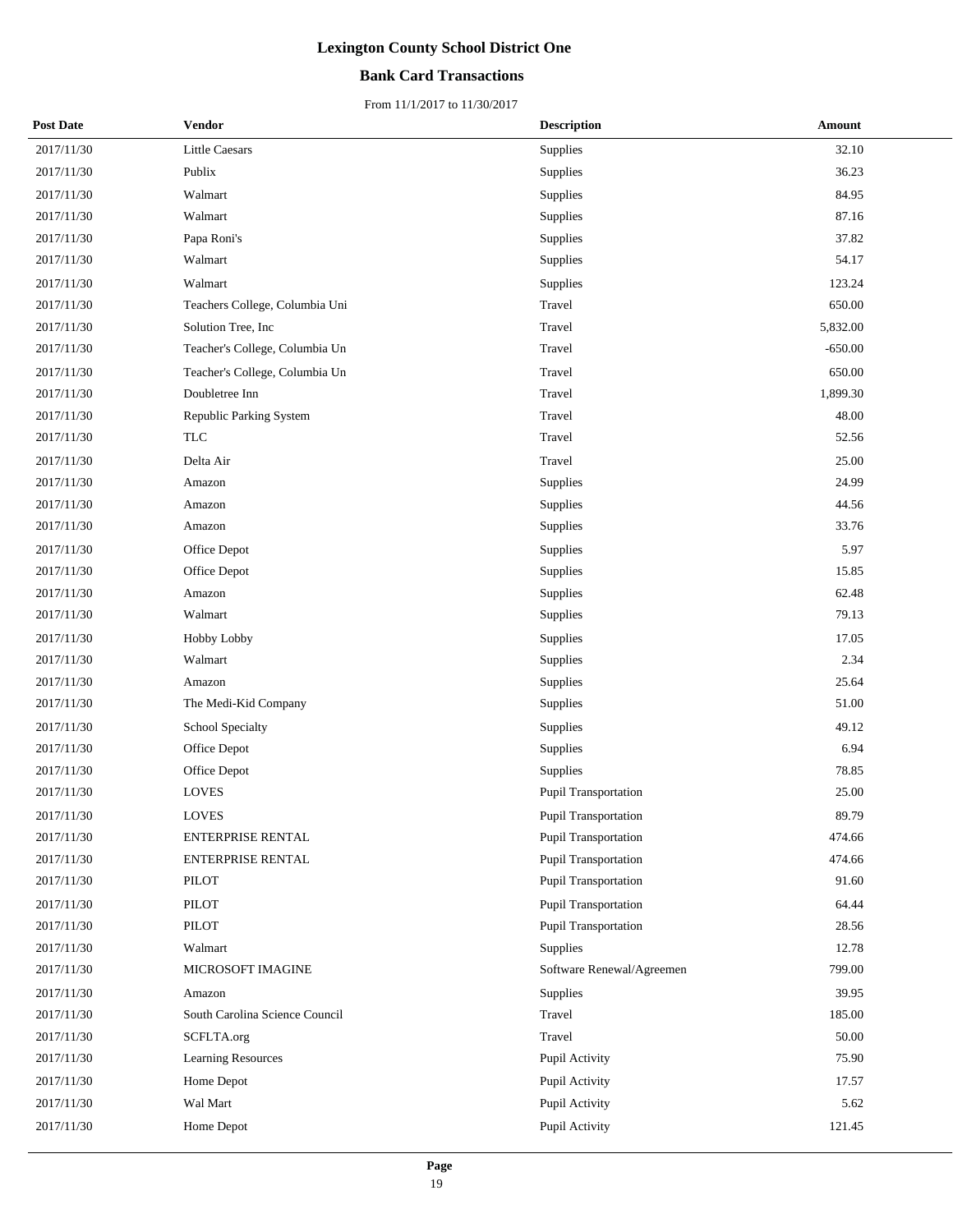### **Bank Card Transactions**

| <b>Post Date</b> | <b>Vendor</b>                  | <b>Description</b> | Amount   |
|------------------|--------------------------------|--------------------|----------|
| 2017/11/30       | Wal Mart                       | Pupil Activity     | 309.15   |
| 2017/11/30       | Amazon.com                     | Pupil Activity     | 16.97    |
| 2017/11/30       | Amazon.com                     | Pupil Activity     | 13.25    |
| 2017/11/30       | Amazon                         | Pupil Activity     | 45.96    |
| 2017/11/30       | <b>JW</b> Pepper               | Pupil Activity     | 104.04   |
| 2017/11/30       | Discount Dance Supply          | Pupil Activity     | 539.75   |
| 2017/11/30       | Lowe's                         | Pupil Activity     | 12.83    |
| 2017/11/30       | Amazon MarketPlace             | Pupil Activity     | 220.35   |
| 2017/11/30       | Office Depot -                 | Pupil Activity     | 47.50    |
| 2017/11/30       | Walmart -                      | Pupil Activity     | 25.76    |
| 2017/11/30       | Walmart                        | Pupil Activity     | 115.05   |
| 2017/11/30       | $_{\rm IGA}$                   | Pupil Activity     | 31.70    |
| 2017/11/30       | Food Lion                      | Pupil Activity     | 46.99    |
| 2017/11/30       | IGA                            | Pupil Activity     | 4.71     |
| 2017/11/30       | IGA                            | Pupil Activity     | 25.20    |
| 2017/11/30       | <b>IGA</b>                     | Pupil Activity     | 28.84    |
| 2017/11/30       | Amazon.com                     | Pupil Activity     | 5.54     |
| 2017/11/30       | Capstone                       | Pupil Activity     | 352.10   |
| 2017/11/30       | Quizlet.com                    | Pupil Activity     | 34.99    |
| 2017/11/30       | <b>LOWES FOODS</b>             | Pupil Activity     | 13.00    |
| 2017/11/30       | <b>LOWES FOODS</b>             | Pupil Activity     | 28.83    |
| 2017/11/30       | <b>PUBLIX</b>                  | Pupil Activity     | 75.11    |
| 2017/11/30       | <b>BILO</b>                    | Pupil Activity     | 105.94   |
| 2017/11/30       | <b>BILO</b>                    | Pupil Activity     | 48.64    |
| 2017/11/30       | <b>BILO</b>                    | Pupil Activity     | 22.09    |
| 2017/11/30       | <b>LOWES FOODS</b>             | Pupil Activity     | 17.09    |
| 2017/11/30       | <b>LOWES FOODS</b>             | Pupil Activity     | 118.67   |
| 2017/11/30       | <b>WALMART</b>                 | Pupil Activity     | 44.31    |
| 2017/11/30       | Rapid Signs                    | Pupil Activity     | 505.13   |
| 2017/11/30       | Franklin Covey                 | Pupil Activity     | $-27.02$ |
| 2017/11/30       | Franklin Covey                 | Pupil Activity     | 27.02    |
| 2017/11/30       | Buildasign                     | Pupil Activity     | 86.60    |
| 2017/11/30       | Amazon.com                     | Pupil Activity     | 79.32    |
| 2017/11/30       | Amazon.com                     | Pupil Activity     | 179.00   |
| 2017/11/30       | Amazon.com                     | Pupil Activity     | 16.16    |
| 2017/11/30       | Amazon.com                     | Pupil Activity     | 77.61    |
| 2017/11/30       | <b>Scholastic Magazines</b>    | Pupil Activity     | 109.23   |
| 2017/11/30       | Amazon.com                     | Pupil Activity     | 15.61    |
| 2017/11/30       | Amazon.com                     | Pupil Activity     | 28.87    |
| 2017/11/30       | Amazon -                       | Pupil Activity     | 254.66   |
| 2017/11/30       | Amazon                         | Pupil Activity     | 38.29    |
| 2017/11/30       | Amazon                         | Pupil Activity     | 38.30    |
| 2017/11/30       | Amer. Sociological Association | Pupil Activity     | 30.00    |
| 2017/11/30       | Amazon                         | Pupil Activity     | 48.00    |
| 2017/11/30       | OSI                            | Pupil Activity     | 192.00   |
|                  |                                |                    |          |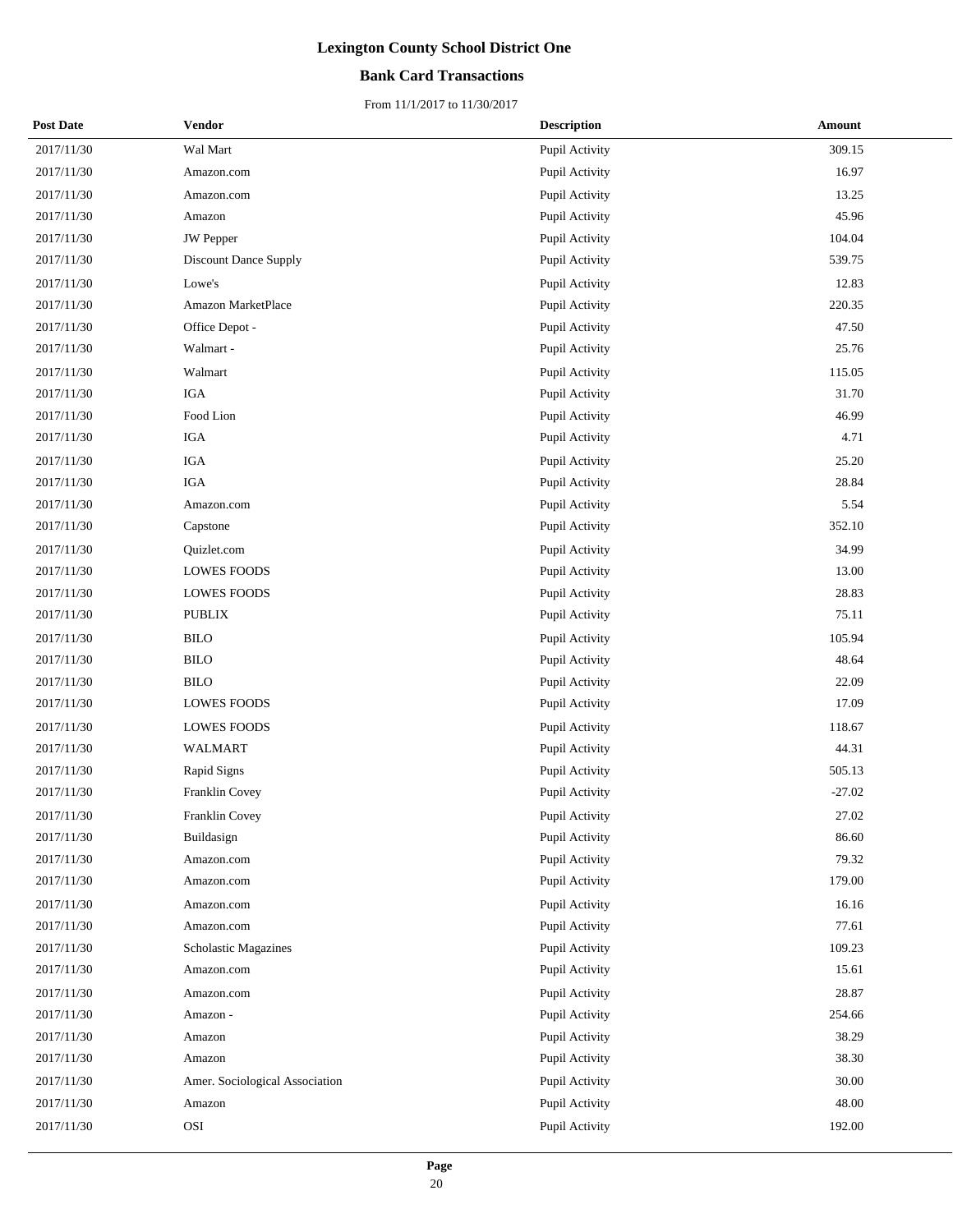### **Bank Card Transactions**

| <b>Post Date</b> | <b>Vendor</b>                 | <b>Description</b> | Amount |
|------------------|-------------------------------|--------------------|--------|
| 2017/11/30       | Office Depot                  | Pupil Activity     | 29.41  |
| 2017/11/30       | Amazon                        | Pupil Activity     | 41.52  |
| 2017/11/30       | <b>Bilingual Dictionaries</b> | Pupil Activity     | 46.85  |
| 2017/11/30       | Amazon                        | Pupil Activity     | 41.94  |
| 2017/11/30       | Amazon                        | Pupil Activity     | 59.86  |
| 2017/11/30       | Amazon.com                    | Pupil Activity     | 9.84   |
| 2017/11/30       | Office Depot                  | Pupil Activity     | 49.04  |
| 2017/11/30       | Amazon.com                    | Pupil Activity     | 12.26  |
| 2017/11/30       | Target                        | Pupil Activity     | 56.69  |
| 2017/11/30       | Office Depot                  | Pupil Activity     | 78.06  |
| 2017/11/30       | Wal-Mart                      | Pupil Activity     | 244.58 |
| 2017/11/30       | PBD CEE                       | Pupil Activity     | 268.30 |
| 2017/11/30       | Gilbert IGA                   | Pupil Activity     | 23.72  |
| 2017/11/30       | Office Depot                  | Pupil Activity     | 20.51  |
| 2017/11/30       | Publix                        | Pupil Activity     | 178.46 |
| 2017/11/30       | Publix                        | Pupil Activity     | 57.42  |
| 2017/11/30       | Wal Mart                      | Pupil Activity     | 423.45 |
| 2017/11/30       | Wal Mart                      | Pupil Activity     | 38.66  |
| 2017/11/30       | Walmart -                     | Pupil Activity     | 35.95  |
| 2017/11/30       | Walmart                       | Pupil Activity     | 114.57 |
| 2017/11/30       | Lowe's                        | Pupil Activity     | 56.88  |
| 2017/11/30       | Amazon                        | Pupil Activity     | 80.48  |
| 2017/11/30       | Amazon.com                    | Pupil Activity     | 312.54 |
| 2017/11/30       | Harbor Freight                | Pupil Activity     | 28.80  |
| 2017/11/30       | Walmart                       | Pupil Activity     | 103.92 |
| 2017/11/30       | Walmart                       | Pupil Activity     | 95.80  |
| 2017/11/30       | Wal Mart                      | Pupil Activity     | 22.63  |
| 2017/11/30       | Wal Mart                      | Pupil Activity     | 172.13 |
| 2017/11/30       | Winthrop University           | Pupil Activity     | 491.95 |
| 2017/11/30       | Wal Mart                      | Pupil Activity     | 12.99  |
| 2017/11/30       | Wal Mart                      | Pupil Activity     | 22.63  |
| 2017/11/30       | Walmart                       | Pupil Activity     | 30.86  |
| 2017/11/30       | Wal-Mart                      | Pupil Activity     | 5.31   |
| 2017/11/30       | Amazon MarketPlace            | Pupil Activity     | 32.67  |
| 2017/11/30       | Amazon                        | Pupil Activity     | 206.64 |
| 2017/11/30       | Walmart                       | Pupil Activity     | 22.56  |
| 2017/11/30       | EGroup                        | Pupil Activity     | 248.00 |
| 2017/11/30       | Walmart                       | Pupil Activity     | 93.64  |
| 2017/11/30       | Wal-Mart.com                  | Pupil Activity     | 29.75  |
| 2017/11/30       | WWW.CVS.COM                   | Pupil Activity     | 7.89   |
| 2017/11/30       | Avis Rent A Car               | Pupil Activity     | 116.90 |
| 2017/11/30       | Paypal**CC GPA                | Pupil Activity     | 450.00 |
| 2017/11/30       | Piggly Wiggly                 | Pupil Activity     | 74.60  |
| 2017/11/30       | Dollar Tree                   | Pupil Activity     | 10.70  |
| 2017/11/30       | Northern Tool                 | Pupil Activity     | 138.93 |
|                  |                               |                    |        |